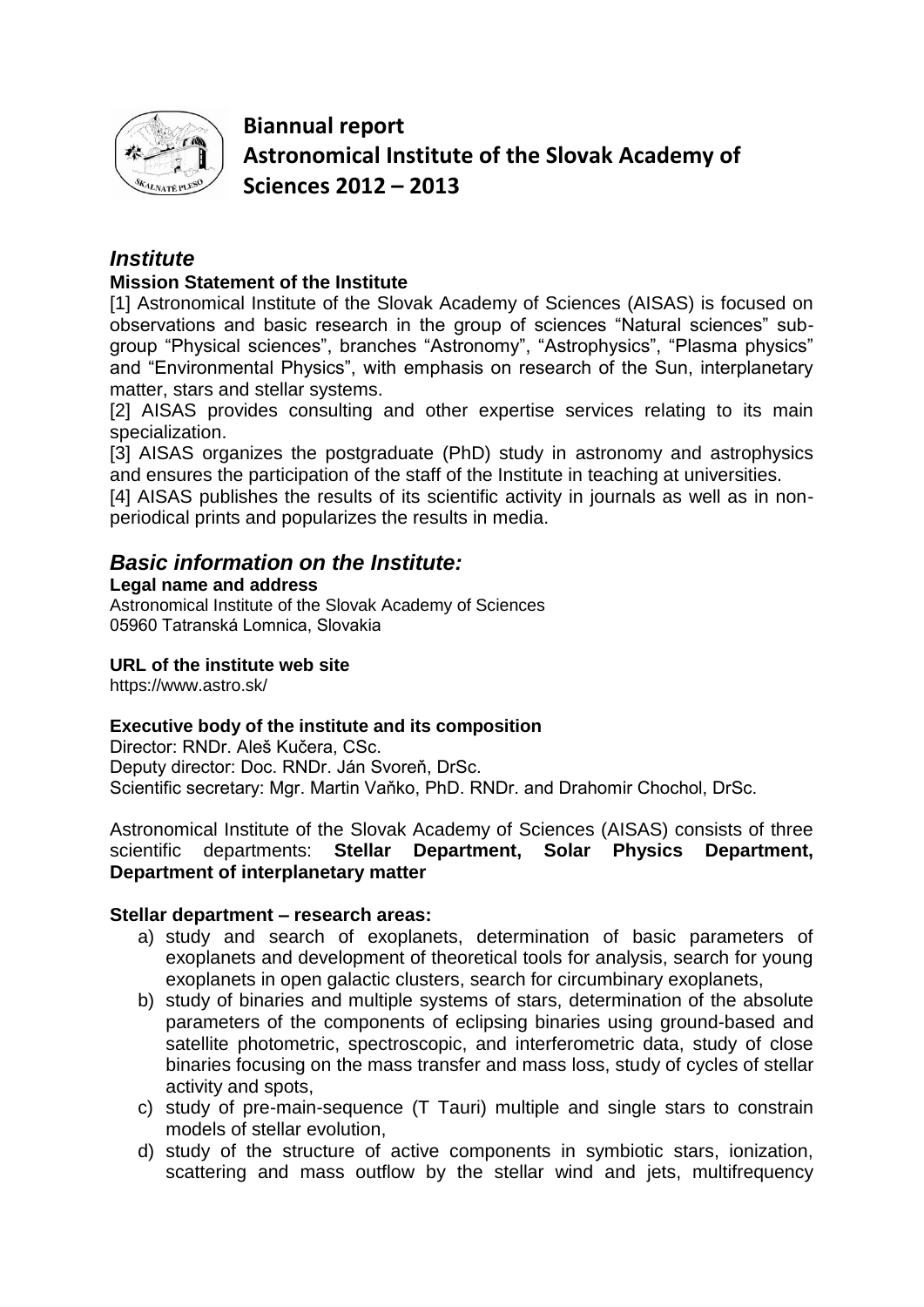observations of classical novae, determination of their orbital periods, study of the structure of their expanding envelopes

## **Solar department – research areas:**

- a) study of the solar photosphere and chromosphere and active events in them, using modern spectro-polarimetric, spectroscopic and photometric observations acquired with top level solar telescopes base at the Canary Islands (GREGOR, VTT, SST, THEMIS), and with space-borne satellites under own joint observing proposals,
- b) study of the solar corona and structures in it (prominences, coronal holes, coronal condensations) and Sun-Earth relations using data acquired with modern infrastructure at our Lomnicky Peak Observatory, with space-borne satellites and from VSO – Virtual Solar Observatory (unique access to data from space- and ground-based observations of the Sun) and using data from solar total eclipses observations,
- c) study of evolution of fast and very powerful events in the solar atmosphere (flares, coronal mass ejections, active prominences, jets) using multiple observations from ground based and space-borne instruments,

#### **Department of interplanetary matter – research areas:**

- a) investigation of populations of small bodies in the Solar System, study of transfer orbits, interrelations and evolution among different populations regarding near-Earth objects, study of the structure of the outer part of the Oort cloud and the Edgeworth-Kuiper belt;
- b) investigation of the activity of selected cometary nuclei and its influence on physical and dynamical evolution of these bodies, photometry of asteroids and comets;
- c) study of structure and dynamics of meteoroid streams and evolution of their parent bodies, description of the distribution of meteoroid particles in the inner Solar System, search for meteoroid streams of asteroidal origin, search for hyperbolic and interstellar meteoroids, operation of the all-sky photographic cameras within the European Fireball Network; study of meteorite properties.
- d) study of the physical and chemical properties of surfaces of small bodies in the Solar System and their relevant terrestrial analogs, simulation of effects of space weathering in laboratory conditions, formation of molecules due to ion irradiation of ices relevant to Solar System bodies.

## *Results 2012- 2013*

Scientific achievements and results gained at (AISAS) have been published mostly in top high ranked international scientific journals, presented at prestigious international conferences and significantly cited by the scientific community

#### **Study of peculiar exoplanetary system**

A peculiar exoplanetary system KIC 12557548b showing a long comet-like tail was studied using the SHELLSPEC code. The light curve has a prominent pre-transit brightening and a less prominent post-transit brightening. Both are caused by the forward scattering and are a strong function of the particle size. This feature enabled us to estimate a typical particle size (radius) in the dust tail of about 0.1-1 micron. However, there is an indication that the particle size decreases along the tail. The dust density in the tail is a steep decreasing function of the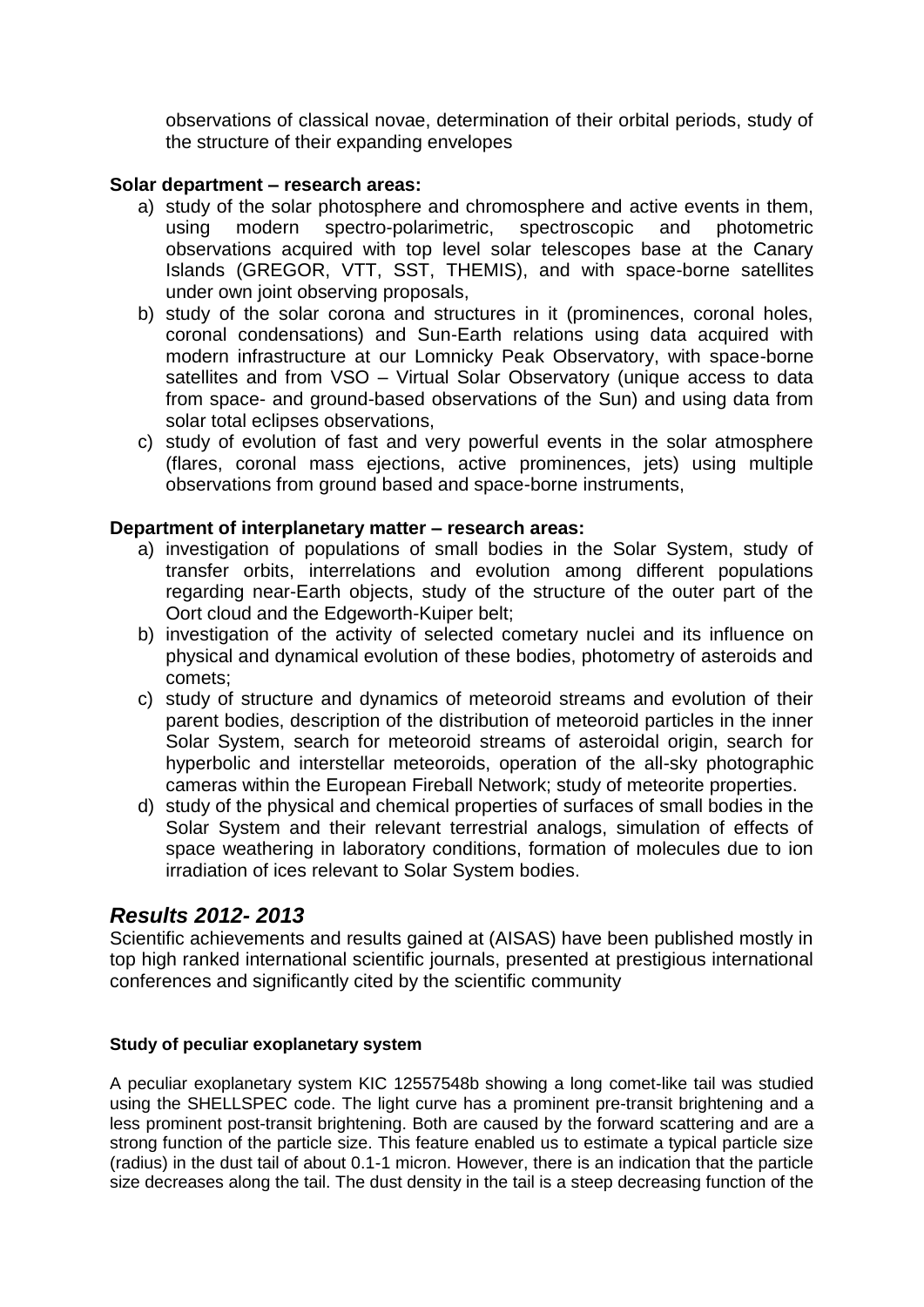distance from the planet, which indicates a significant tail destruction caused by the starplanet interaction. Several possible combinations of other dust properties are tabulated. We reveal interesting periodic long-term evolution of the tail on a time scale of about 1.3 years and also argue that the "planet" does not show a uniform behaviour, but may have at least two constituents.

BUDAJ, Ján. Light-curve analysis of KIC 12557548b: an extrasolar planet with a comet-like tail. In Astronomy and Astrophysics, 2013, vol. 557, article no. A72, p. 1-10. (**5.084 - IF2012**).(2013 - Current Contents, SCOPUS, NASA ADS). ISSN 0004-6361.

#### **Determination of ionization structure of hot components in symbiotic binaries during active phases**

During active phases of symbiotic binaries, an optically thick medium in the form of a flared disk develops around their hot stars. During quiescent phases, this structure is not evident. In this paper we aimed to explain how such a formation can be created during active phases. Our concept is based on the fact that during active phases the mass loss rate from the hot star (i.e. the white dwarf – WD) increases by a factor of  $~10$  and the assumption that the WD can rotate fast. The fast rotation of the source of the stellar wind causes its compression to the equatorial plane, where it can form a neutral disk-like region flared from its centre. The remainder of the sphere above/below the disk is ionized. Basic parameters of the model (the mass-loss rate, emission measure of the ionized zone and the hydrogen column density of the neutral zone) are in a good agreement with those derived independently from observations. During quiescent phases, the neutral disk-like structure cannot be created, because the mass-loss rate and thus the compression are insufficient. This mechanism probably represents a common origin of warm pseudophotospheres, indicated in the spectrum of active symbiotic binaries.

[4] CARIKOVÁ, Zuzana - SKOPAL, Augustín. Ionization structure of hot components in symbiotic binaries during active phases. In Astronomy and Astrophysics, 2012, vol. 548, article no. A21, p. 1-10. (**4.587 - IF2011**). (2012 - Current Contents, SCOPUS, NASA ADS). ISSN 0004-6361.

#### **Evidence of coupling of emerging small-scale magnetic flux in photosphere with chromospheric activity**

We investigated the temporal evolution of magnetic flux emergence in the quiet-Sun atmosphere close to disk centre. We combined high-resolution satellite SoHO/MDI magnetograms with satellite TRACE observations taken in the 1216 Å channel to analyze the temporal evolution of an emerging small-scale magnetic loop and its traces in the chromosphere. We find signatures of flux emergence very close to the edge of a supergranular network boundary located at disk center. The new emerging flux appeared first in the MDI magnetograms in form of an asymmetric bipolar element. The patch with negative polarity was roughly twice as weak as the corresponding patch with opposite polarity. The average values of magnetic flux and magnetic flux densities reached 1.6 × 1018 Mx -  $8.5 \times 1017$  Mx, and 55 Mx cm-2 -30 Mx cm-2, respectively. The spatial distance between the opposite polarity patches of the emerged feature increased from about 2.5 to 5.0 arcseconds during the lifetime of the loop, which was 36 min. The chromospheric response to the emerged magnetic dipole occurred ~9 min later than in the photospheric magnetograms. It consisted of a quasi-periodic sequence of time-localized brightenings visible in the 1216 Å TRACE channel for  $\sim$ 14 min that were co-spatial with the axis connecting the two patches of opposite magnetic polarity. Thus, we identify the observed event as a small-scale magnetic loop emerging at photospheric layers that subsequently rose to the chromosphere. The fluctuations detected in the chromospheric emission probably reflect magnetic-field oscillations which propagate to the chromosphere in the form of waves.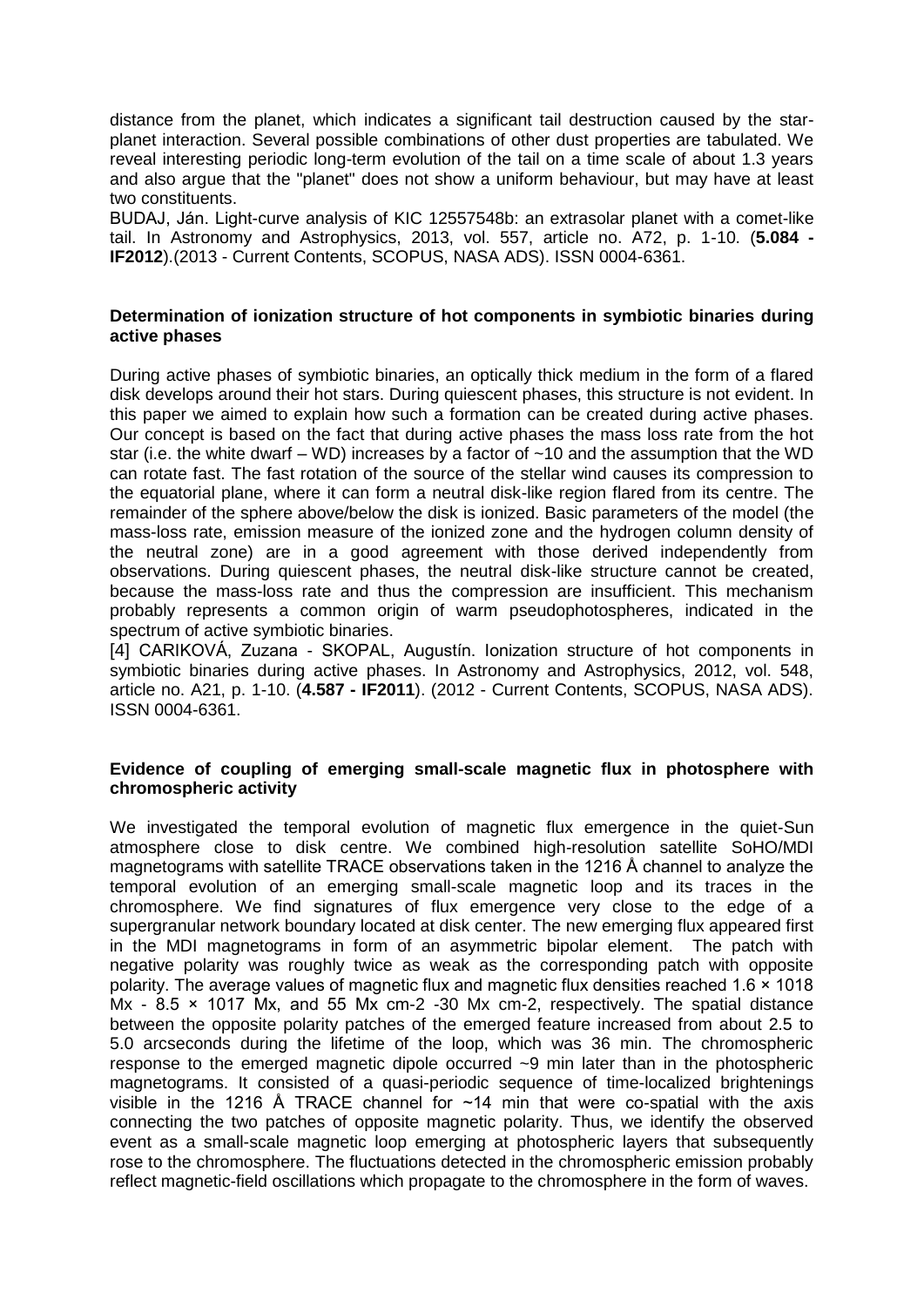GÖMÖRY, Peter - BALTHASAR, Horst - PUSCHMANN, Klaus Gerhard. Evidence of quiet-Sun chromospheric activity related to an emerging small-scale magnetic loop. In *Astronomy and Astrophysics*, 2013, vol. 556, article no. A7, p. 1-6. (**5.084 - IF2012**). (2013 - Current Contents, WOS, SCOPUS, NASA ADS). ISSN 0004-6361.

#### **Investigation of the outer parts of the Solar System**

Investigation of the outer parts of the Solar System is essential for a better understanding of the processes which formed of our planetary system. Modern simulations using a large number of theoretical bodies – points are performed at AISAS.

Modelling the formation of the ice giants Uranus and Neptune has been a challenging problem in planetary science for along time. Owing to gas-drag, collisional damping, and resonant shepherding, the planetary embryos repel the planetesimals from their reach and that is why they stop growing. This problem persists independently of whether the accretion took place at the current locations of the ice giants or closer to the Sun. Instead of trying to push the runaway/oligarchic growth of planetary embryos up to 10−15 Earth masses, we envision the possibility that the planetesimal disk could generate a system of planetary embryos of only 1−3 Earth masses. Then we investigate whether these embryos could have collided with each other and grown enough to reach the masses of current Uranus and Neptune. We performed several series of numerical simulations. The dynamics of a considered set of embryos is influenced by the presence of Jupiter and Saturn, assumed to be fully formed on non-migrating orbits in 2:3 resonance, and also by gravitational interactions with the gas disk. Our results point to two major problems. First, there is typically a large difference in mass between the first- and the second-most massive core formed and retained beyond Saturn. Second, in many simulations the final planetary system has more than two objects beyond Saturn. The growth of a major planet from a system of embryos requires strong damping of eccentricities and inclinations from the gas disk. But strong damping also enables embryos and cores to find a stable resonant configuration, so that systems with more than two surviving objects are found. In addition to these problems, it is necessary to assume that the surface density of the gas was several times higher than that of the minimum-mass solar nebula to achieve substantial accretion among embryos. However, this contradicts the common idea that Uranus and Neptune formed in a gas-starving disk, which is suggested by the relatively small amount of hydrogen and helium contained in the atmospheres of these planets. Only one of our simulations serendipitously reproduced the structure of the outer Solar System successfully. However, we point out that models of formation of Uranus and Neptune have non-trivial problems, which cannot be ignored and have to be addressed in future work

JAKUBÍK, Marián - MORBIDELLI, Alessandro - NESLUŠAN, Luboš - BRASSER, Ramon. The accretion of Uranus and Neptune by collisions among planetary embryos in the vicinity of Jupiter and Saturn. In *Astronomy and Astrophysics*, 2012, vol. 540, article no. A71, p. 1- 16. (**4.587 - IF2011**). (2012 - Current Contents, WOS, SCOPUS, NASA ADS). ISSN 0004- 6361.

#### **Structure of the complex of meteoroid particles released from comet 96P/Machholz**

The structure of the complex of meteoroid particles released from comet 96P/Machholz is studied to reveal a relationship among the meteor showers observed in the Earth's atmosphere that belong to this complex. For eight perihelion passages of the parent comet in the past, we model theoretical streams associated with comet 96P and follow their dynamical evolution until the present. Subsequently, we analyze the orbital characteristics of the streams, especially of their parts approaching the Earth's orbit. The dynamics of the stream is controlled by Jupiter, which changes the initial orbits of the particles into the orbits situated within several specific corridors. It thus creates a filamentary structure of the complex. Six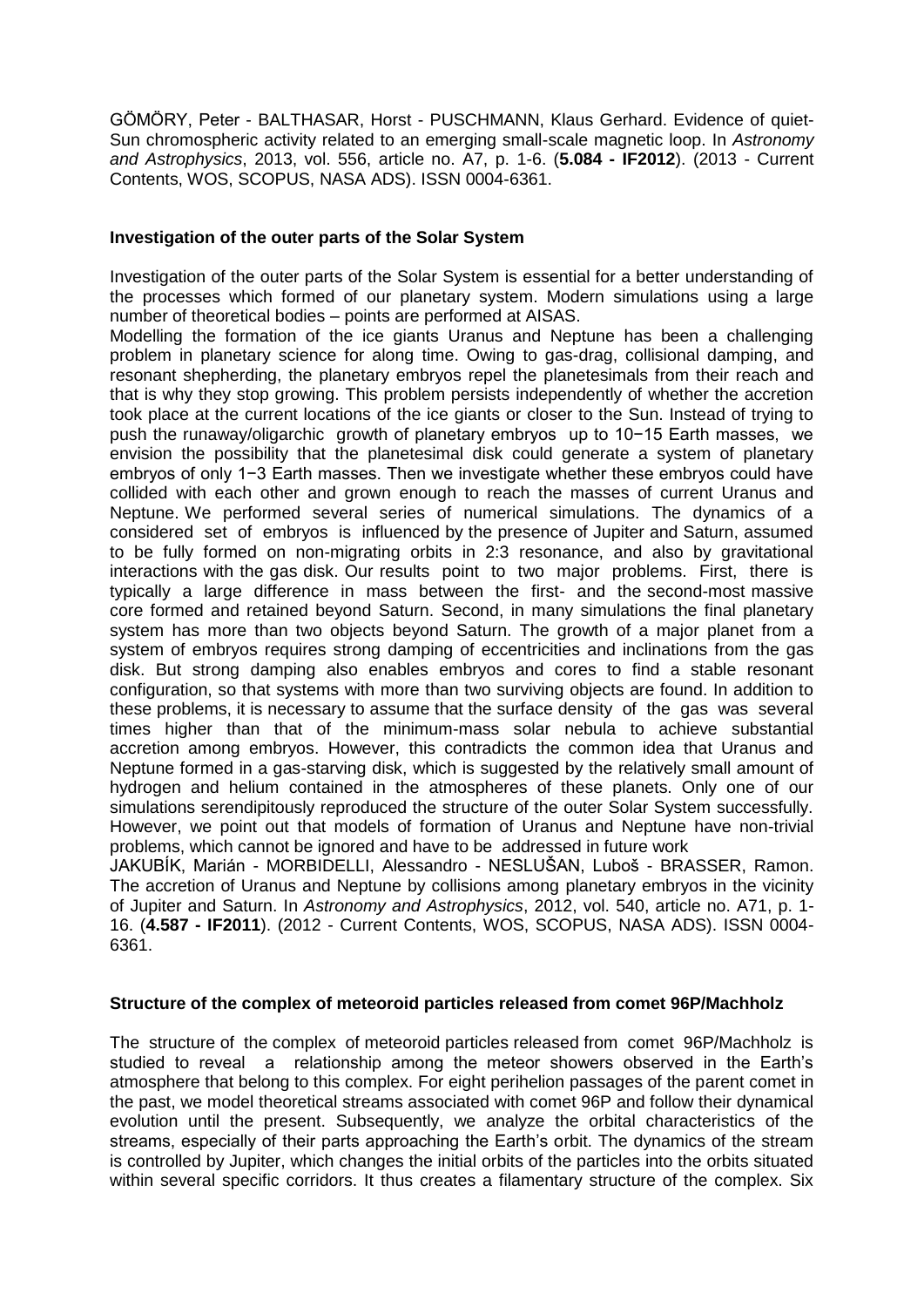filaments approach the orbit of the Earth producing four well-known meteor showers and two showers, whose identification with κ-Velids and α-Cetids is not certain. The known showers, in order of the predicted abundance of meteors, are daytime Arietids, Southern δ-Aquarids, Quadrantids, and Northern δ-Aquarids. The filaments corresponding to the Arietids, δ-Aquarids S and N, and possibly  $α$ -Cetids constitute the ecliptical lcomponent and those corresponding to the Quadrantids and possibly κ-Velids constitute the toroidal component of the complex

NESLUŠAN, Luboš - KAŇUCHOVÁ, Zuzana - TOMKO, Dušan. The meteor-shower complex of 96P/Machholz revisited. In *Astronomy and Astrophysics*, 2013, vol. 551, article no. A87, p. 1-14. (**5.084 - IF2012**). (2013 - Current Contents, WOS, SCOPUS, NASA ADS). ISSN 0004- 6361.

#### **Binary asteroid population in main-belt of Solar System**

Our photometric observations of 18 main-belt binary systems in more than one apparition revealed a strikingly high number of 15 having positively re-observed mutual events in the return apparitions. Our simulations of the survey showed that it cannot be due to an observational selection effect and that the data strongly suggest that poles of mutual orbits between components of binary asteroids in the primary size range 3–8 km are not distributed randomly: The null hypothesis of anisotropic distribution of the orbit poles is rejected at a confidence level greater than 99.99%. Binary orbit poles concentrate at high ecliptic latitudes, within 30° of the poles of the ecliptic. We propose that the binary orbit poles oriented preferentially up/down-right are due to either of the two processes: (i) the YORP tilt of spin axes of their parent bodies toward the asymptotic states near obliquities 0 and 180°(preformation mechanism), or (ii) the YORP tilt of spin axes of the primary components of already formed binary systems toward the asymptotic states near obliquities 0 and 180°(postformation mechanism). The alternative process of elimination of binaries with poles closer to the ecliptic by the Kozai dynamics of gravitational perturbations from the sun does not explain the observed orbit pole concentration as in the close asteroid binary systems the J2 perturbation due to the primary dominates the solar-tide effect

PRAVEC, Petr - SCHEIRICH, Petr - VOKROUHLICKÝ, David - HARRIS, Alan W. - KUŠNIRÁK, Peter - HORNOCH, Kamil - PRAY, Donald P. - HIGGINS, David - GALÁD, Adrián - VILÁGI, Jozef - GAJDOŠ, Štefan - KORNOŠ, Leoš - OEY, Julian - HUSÁRIK, Marek - COONEY, Walter R. Jr. - GROSS, John - TERRELL, Dirk - DURKEE, Russ - POLLOCK, Joseph - REICHART, Daniel - IVARSEN, Kevin - HAISLIP, Josh - LA CLUYZE, Aaron - KRUGLY, Yurij N. - GAFTONYUK, Ninel - STEPHENS, Robert D. - DYVIG, Ron - REDDY, Vishnu - CHIORNY, Vasilij - VADUVESCU, Ovidiu - LONGA-PEÑA, Penélope - TUDORICA, Alexandru - WARNER, Brian D. - MASI, Gianluca - BRINSFIELD, James - GONCALVES, Rui - KRZEMINSKI, Zbigniew - GERASHCHENKO, Oleg - SHEVCHENKO, Valeri - MOLOTOV, Igor - MARCHIS, Franck. Binary asteroid population. 2. Anisotropic distribution of orbit poles of small, inner main-belt binaries. In *Icarus*, 2012, vol. 218, p. 125-143. (**3.385 - IF2011**). (2012 - Current Contents, WOS, SCOPUS, NASA ADS). ISSN 0019-1035.

#### **First time determination of metalicity of 90 binaries (W UMa type)**

About 4500 spectra collected at the David Dunlap Observatory were analysed to determine metallicity of 90 W UMa type binaries for the first time. The logarithmic relative metallicities, [M/H], for the F-type sub-sample indicate metal abundances roughly similar to the solar metallicity, but with a large scatter which is partly due to combined random and systematic errors. A parallel study of kinematic data, utilizing the most reliable and recently obtained proper motion and radial velocity data for 78 binaries of the full sample, shows that the F-type sub-sample binaries (44 stars with both velocities and metallicity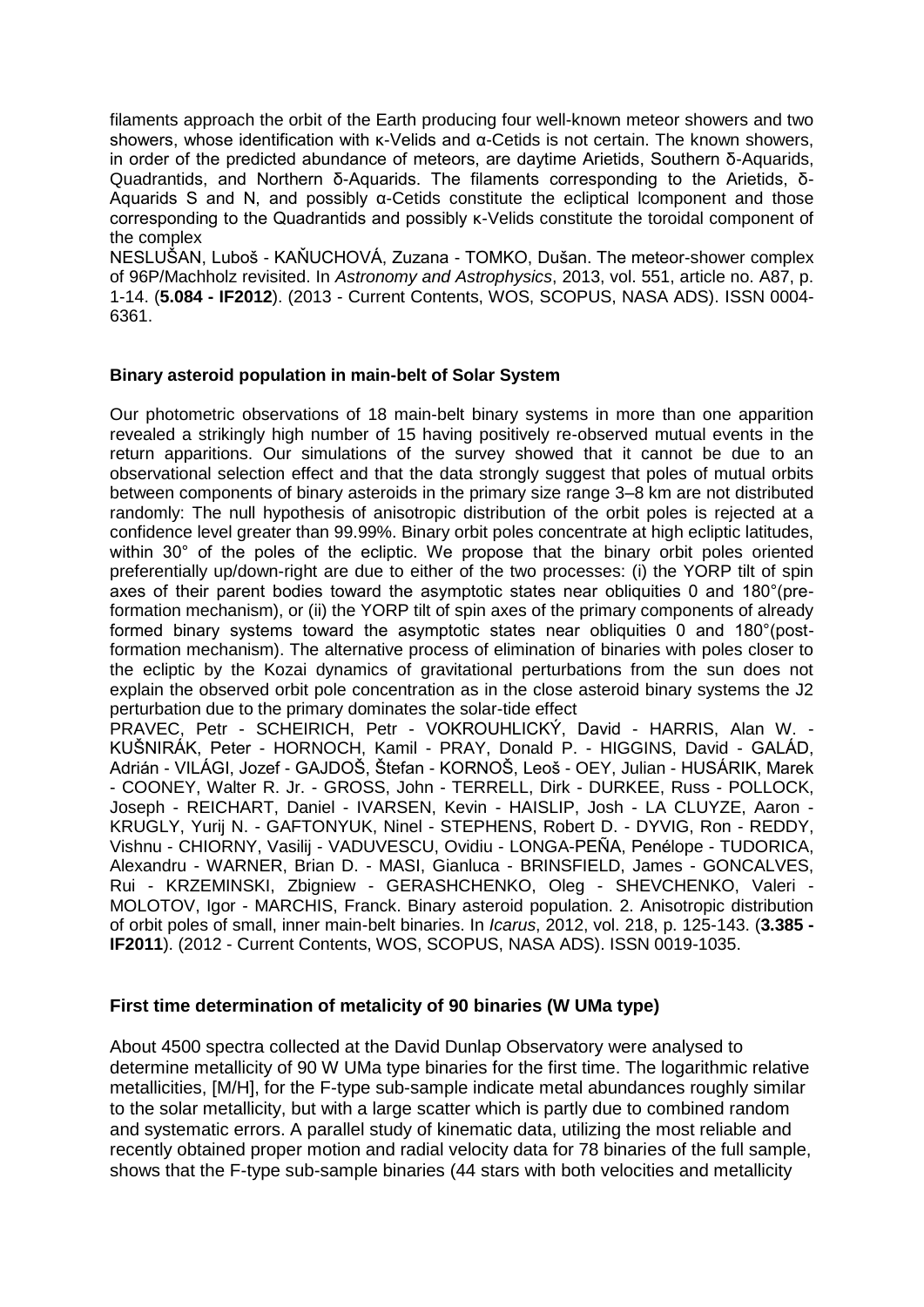determinations) have similar kinematic properties to solar-neighbourhood, thin-disk dwarfs. FU Dra with a large spatial velocity,  $V = 197$  km/s and  $[M/H] = -0.6 \pm 0.2$ , appears to be the only thick-disk object in the F-type sub-sample. The kinematic data indicate that the F-type EW binaries are typical, thin-disk population stars with ages about 3-5.5 Gyr.

RUCINSKI, Slavek M. - PRIBULLA, Theodor - BUDAJ, Ján. Spectroscopic metallicity determinations for W UMa-type binary stars. In The Astronomical Journal, 2013, vol. 146, article no. 70, p. 1-20. (**4.965 - IF2012**). (2013 - Current Contents, SCOPUS, NASA ADS). ISSN 0004-6256.

#### **A quiescent prominence observed in the H-alpha line by the COMP-S instrument at the Lomnicky Peak Observatory**

A prominence above the NEE limb was observed by the COMP-S instrument attached to the ZEISS coronagraph located at the Lomnicky Peak Observatory. The filter of the instrument was tuned during measurements sequentially in five wavelengths within the profile of the Hα line: 0, ±1, ±2 Å around 6563 Å. FWHM of the transmission function of the filter was ≈0.4Å at these wavelengths. Data were fitted using a simple cloud model (1D geometry, a complete frequency redistribution, a source function independent of the optical depth) to diagnose the prominence plasma. Five positions at the prominence were chosen for simulation using the cloud model and groups of different models were found for each position. Simulating observations using three different finer wavelength scales it was found that the wavelength scale with a step of 0.3 Å and even more finer in the line core (step of 0.1 Å) is already suitable for more precise and unambiguous plasma diagnostics. We also show that for correct plasma diagnostics it is crucial to take into account an effect of a finite width of the transmission function of the filter. If observed data were fitted irrespectively of this important effect, an error in estimated model parameters could exceed even 100 %, except for the Doppler velocities, for which the error would be much smaller, e.g. for velocities up to 20 km s-1 the error is below 1 %.

SCHWARTZ, Pavol - RYBÁK, Ján - KUČERA, Aleš - KOZÁK, Matúš - AMBRÓZ, Jaroslav - GÖMÖRY, Peter. A quiescent prominence observed in the H-alpha line by the COMP-S instrument at the Lomnicky Peak Observatory. In Contributions of the Astronomical Observatory Skalnaté Pleso, 2012, vol. 42, p. 135-146. (**0.152 - IF2011**). (2012 - WOS, SCOPUS, NASA ADS). ISSN 1335-1842.

#### **Strong constraints on the third light (reflection nebula + stellar components) in eclipsing TY CrA system**

Hierarchical eclipsing system TY CrA system is observed photometrically in the visual range (VYSOS6) and in the near-infrared (SOFI, REMIR) in Chile. The infrared observations show the secondary minimum and enable reliable parameter determination and set strong constraints on the third light (reflection nebula + stellar components). The absolute parameters of the inner eclipsing binary agree very well with previous work except of the primary radius (1.46±0.15 R⊙) and luminosity (40±10 L⊙) which are clearly smaller. While the parameters of the secondary are well understood when assuming an age of about 3-5 Myr, the primary seems considerably undersized. Low metallicity cannot explain the parameters of the primary

VAŇKO, Martin - AMMLER-VON EIFF, Matthias - PRIBULLA, Theodor - CHINI, Rolf - COVINO, Elvira - NEUHÄUSER, Ralph. The eclipsing binary TY CrA revisited: what near-IR light curves tell us.In Monthly Notices of the Royal Astronomical Society, 2013, vol. 431, p. 2230-2239.(**5.521 - IF2012**). (2013 - Current Contents, SCOPUS, NASA ADS). ISSN 0035- 8711.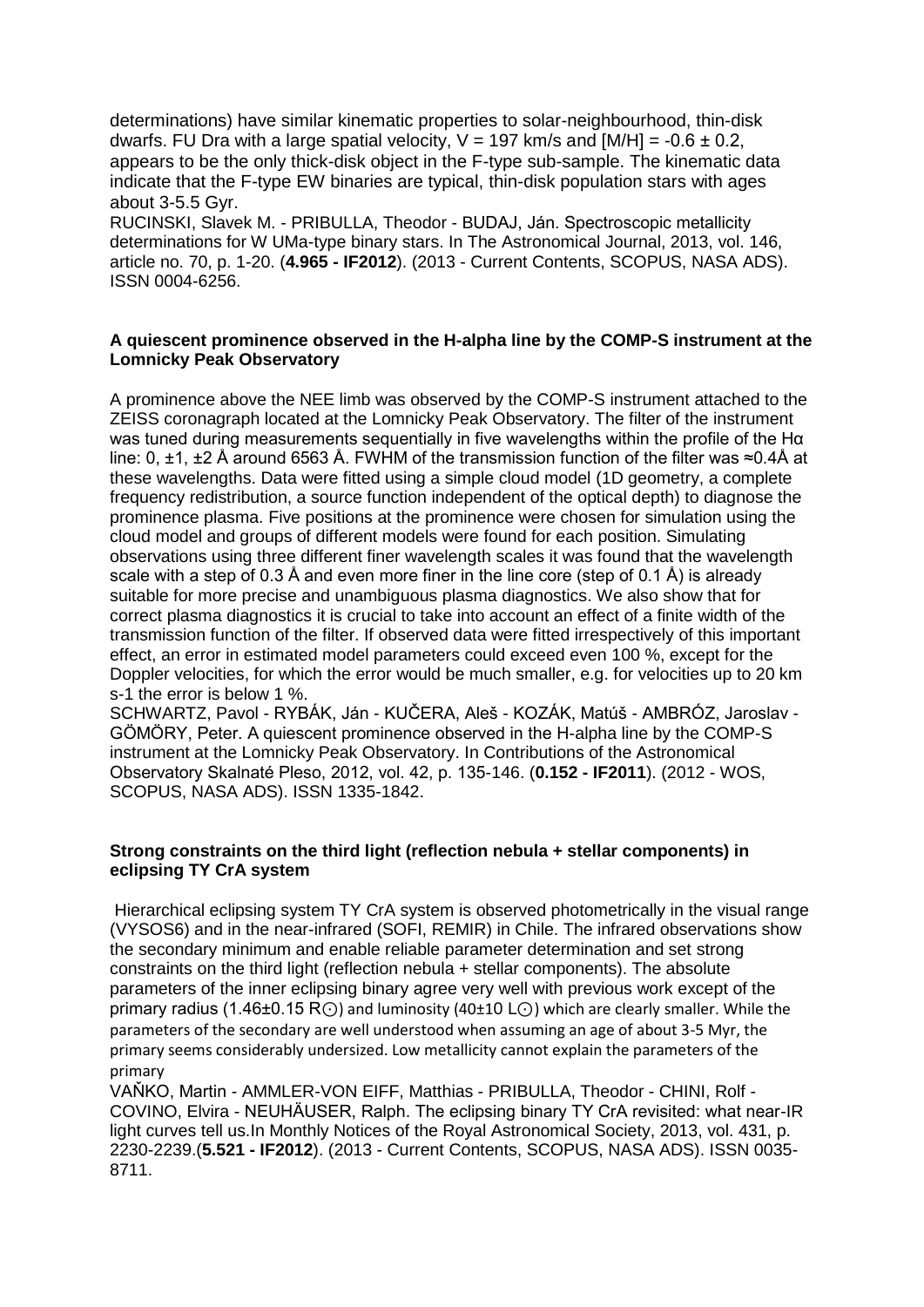#### **Inter-discipline fundamental research result**

Employing the structure of the split Cayley hexagon of order two, a distinguished subgeometry of the symplectic polar space W(5, 2) of the three-qubit Pauli group, we got an intriguing finite-geometric insight into the nature of a couple of `magic' threequbit configurations proposed recently by Waegell and Aravind *[1]*. Mermin's pentagram, a specific set of ten three-qubit observables used to provide a very simple proof of the Kochen-Specker theorem, was also shown to be isomorphic to an ovoid (elliptic quadric) of the three-dimensional projective space of order two *[2]*. The geometry of the real fourqubit Pauli group, being embodied in the structure of the symplectic polar space W(7,2), was analyzed in terms of ovoids of a hyperbolic quadric of the seven-dimensional projective space of order two. The quadric was selected in such a way that it contains all 135 symmetric elements of the group. Under such circumstances, the third element on the line defined by any two points of an ovoid is skew-symmetric, as is the nucleus of the conic defined by any three points of an ovoid. The strategy we employed was completely novel and unique in its nature, as were the results obtained *[3]*. We further invoked some ideas from finite geometry to map bijectively 135 heptads of mutually commuting threequbit observables into 135 symmetric four-qubit ones. After labeling the elements of the former set in terms of a seven-dimensional Clifford algebra, we presented the bijective map and most pronounced actions of the associated symplectic group on both sets in explicit forms. This formalism was then employed to shed novel light on recentlydiscovered structural and cardinality properties of an aggregate of three-qubit Mermin's 'magic' pentagrams. Moreover, some intriguing connections with the so-called blackhole--qubit correspondence were also pointed out *[4]*.

[1] SANIGA, Metod - PLANAT, Michel - PRACNA, Petr - LÉVAY, Péter. 'Magic' configurations of three-qubit observables and geometric hyperplanes of the smallest Split Cayley Hexagon. In Symmetry, Integrability and Geometry: Methods and Applications, 2012, vol. 8, article no. 083, p. 1-9. (**1.071 - IF2011**). (2012 - Current Contents, SCOPUS). ISSN 1815-0659.

[2] SANIGA, Metod - LÉVAY, Péter. Mermin's pentagram as an ovoid of PG(3,2). In EPL - Europhysics Letters, 2012, vol. 97, article no. 50006, p. 1-3. (**2.171 - IF2011**). (2012 - Current Contents, SCOPUS). ISSN 0295-5075.

[3] SANIGA, Metod - LÉVAY, Péter - PRACNA, Petr. Charting the real four-qubit Pauli group via ovoids of a hyperbolic quadric of PG(7,2). In Journal of Physics A: Mathematical and Theoretical, 2012, vol. 45, article no. 295304, p. 1-16. (**1.564 - IF2011**). (2012 - Current Contents, WOS, SCOPUS). ISSN 1751-8113.

[4]LÉVAY, Péter - PLANAT, Michel - SANIGA, Metod. Grassmannian connection between three- and four-qubit observables, Mermin's contextuality and black holes. In Journal of High Energy Physics, 2013, no. 09, article no. 037, p. 1-34. (**5.618 - IF2012**). (2013 - Current Contents, WOS, SCOPUS). ISSN 1126-6708.

## *International projects - grants: 2012- 2013*

**Project title:** Polarization as a tool to study the Solar System and beyond *Type/ Project number:* MPNS COST Action MP1104 *Duration:* 11/2012-11/2015

*Responsible person:* Partner- Coordinator for Slovakia/ A. Kučera - scientist in charge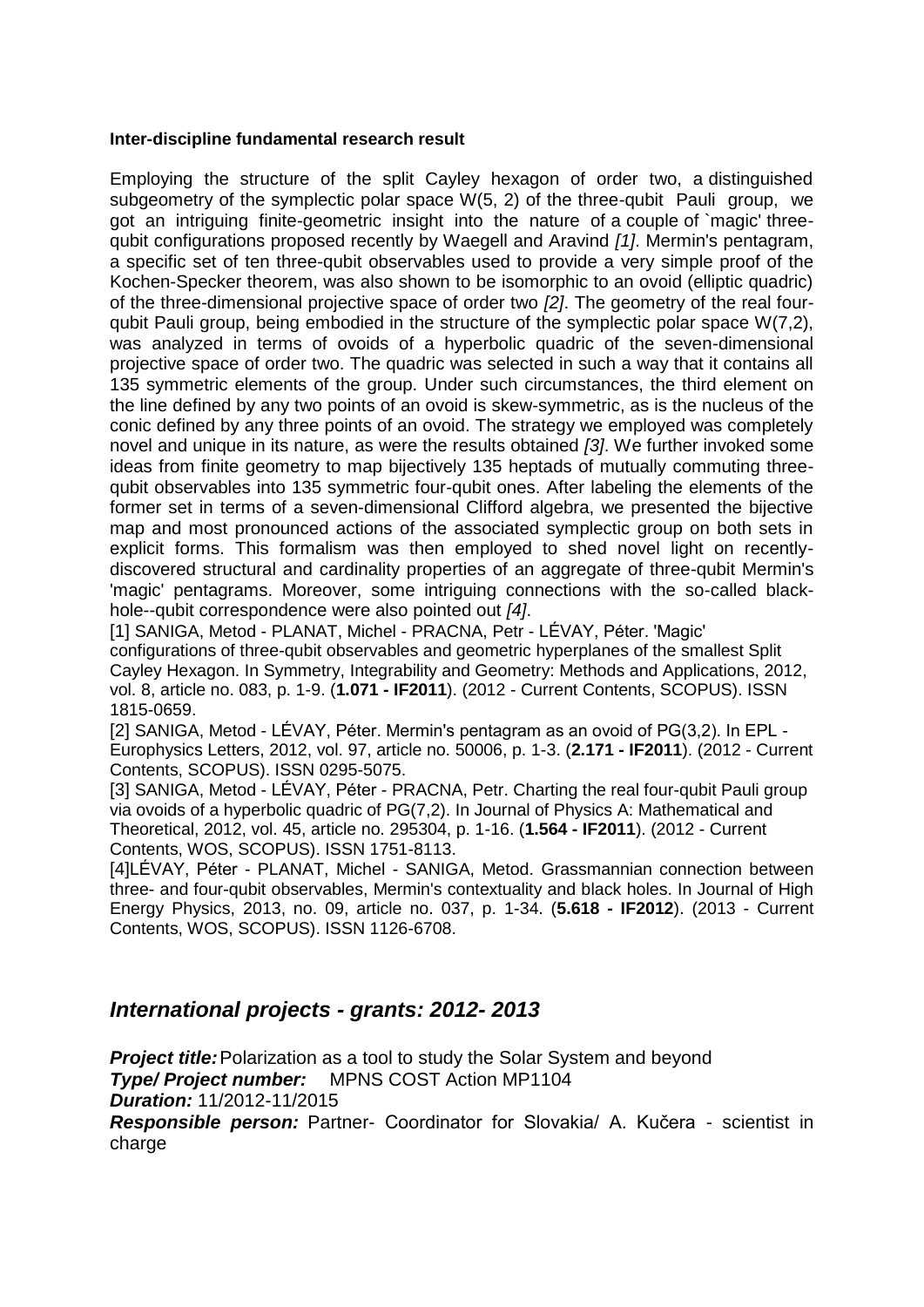*Project title:*SOLARNET- High-Resolution Solar Physics Network *Type/ Project number:* 7 RP/FP7-INFRA-312495 *Duration:* 04/2013-03/2017 *Responsible person:* Partner/ A. Kučera - scientist in charge

*Project title:*Impulsively generated waves in radio and X-ray ranges of the electromagnetic spectrum detected in the solar corona *Type/ Project number:* MAD SK-CZ *Duration:* 01/2012-12/2014 *Responsible person:* Coordinator / J. Rybák

**Project title:** Plasma diagnostics of EIT waves and flares on the Sun *Type/ Project number:* MVD APVV SK-AT-0003-12 SK 16/2013 *Duration:* 01/2013-12/2014 *Responsible person:* Coordinator / P. Gömöry

**Project title:** Dynamics and magnetic field topology of small-scale loops *Type/ Project number:* 7 RP SOLARNET Trans-nat. access programme: VTT - Ref. nr.: 13-05 *Duration:* 10/2013-10/2013 *Responsible person:* Coordinator / P. Gömöry

*Project title:*Finite Geometries Behind the Black–Hole–Qubit Correspondence *Type/ Project number:* MFO-RiP-2013-LPS *Duration:* 02/2013-03/2013 *Responsible person:* Coordinator / M. Saniga

*Project title:* Total Solar Eclipse in Gabon at Sunspot-Cycle maximum *Type/ Project number:* National Geographic Society NGS-9312-13 *Duration:* 10/2013-12/2013 *Responsible person:* Coordinator / V. Rušin

**Project title:** Studying the nature of outbursts of symbiotic stars *Type/ Project number:* MAD SK-BG-0015-10 *Duration:* 01/2012-12/2013 *Responsible person:* Coordinator / A. Skopal

**Project title:** Investigation of emerging magnetic flux in the quiet photosphere of the Sun *Type/ Project number:* DFG - Germany BA 1875/7-1 *Duration:* 07/2011-06/2012 *Responsible person:* Partner/ P. Gömöry - scientist in charge

**Project title:** Understanding the evolution of the very young stars -- multiple data sets solution of the young eclipsing binary TY CrA *Type/ Project number:* DFG - Germany AM 158/3-1 *Duration:* 01/2012-12/2012 *Responsible person:* Partner/ M. Vaňko- scientist in charge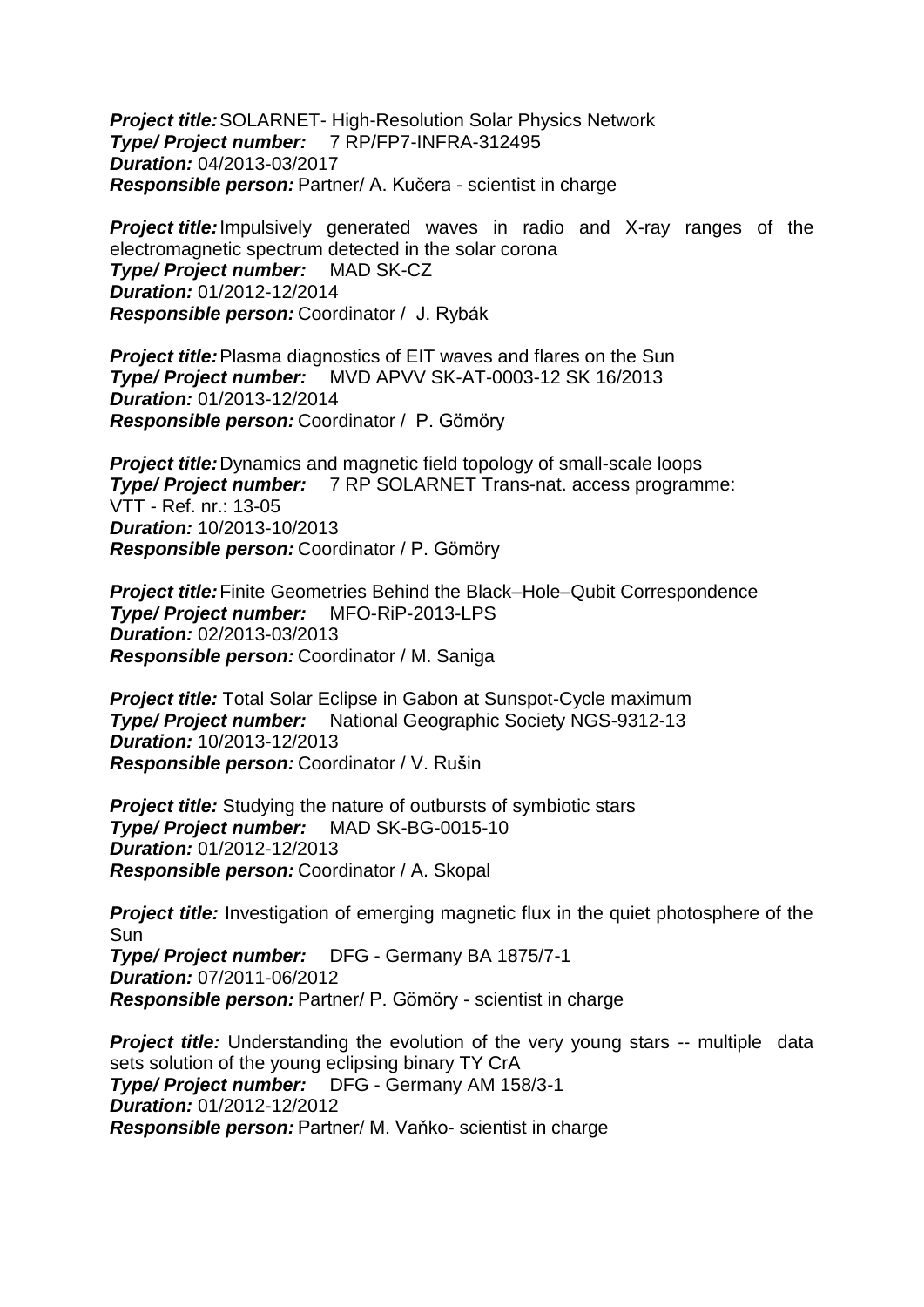**Project title:** Multiwavelength modeling the spectral energy distribution of the supersoft X-ray sources *Type/ Project number:* Alexander von Humboldt Foundation SLA/1039115 *Duration:* 0/2012-04/2012 *Responsible person:* Coordinator/ A. Skopal

**Project title:** Multifaceted observations of the solar corona during the 13 November 2012 total eclipse in Australia *Type/ Project number:* National Geographic Society NGS-3139-12 *Duration:* 11/2012-11/2012 *Responsible person:* Coordinator/ V. Rušin

## *International visits of the institute* **YEAR-2013**

| <b>Country</b>    | Type of visits      |                  |                  |             |                           |             |  |
|-------------------|---------------------|------------------|------------------|-------------|---------------------------|-------------|--|
|                   | <b>Projects</b>     |                  | <b>Bilateral</b> |             | <b>Other</b>              |             |  |
|                   | <b>Name</b>         | <b>Days</b>      | <b>Name</b>      | <b>Days</b> | <b>Name</b>               | <b>Days</b> |  |
| Czech<br>republic | Meszárosová<br>Hana | 15               |                  |             | Jelínek Peter             | 5           |  |
|                   |                     |                  |                  |             | Krejčová<br>Tereza        | 6           |  |
|                   |                     |                  |                  |             | Krejčová<br>Tereza        | 12          |  |
|                   |                     |                  |                  |             | Krejčová<br>Tereza        | 6           |  |
|                   |                     |                  |                  |             | Krejčová<br>Tereza        | 6           |  |
|                   |                     |                  |                  |             | Mikulášek<br>Zdeněk       | 15          |  |
| Egypt             | Awadalla<br>Nabil   | $\overline{7}$   |                  |             |                           |             |  |
|                   | Hanna Magdy         | $\boldsymbol{7}$ |                  |             |                           |             |  |
| Hungary           |                     |                  |                  |             | Levay Peter               | 6           |  |
| Germany           |                     |                  |                  |             | <b>Balthasar</b><br>Horst | 8           |  |
| Austria           | Su Yang             | 5                |                  |             |                           |             |  |
|                   | Temmer<br>Manuela   | 5                |                  |             |                           |             |  |
|                   | Utz Dominik         | 5                |                  |             |                           |             |  |
|                   | Vanninathan<br>K.   | 5                |                  |             |                           |             |  |
|                   | Veronig<br>Astrid   | 5                |                  |             |                           |             |  |
| Russia            | Romanjuk<br>Josif   | 21               |                  |             | Golysheva<br>Polina       | 20          |  |
|                   |                     |                  |                  |             | Katysheva<br>Natalia      | 27          |  |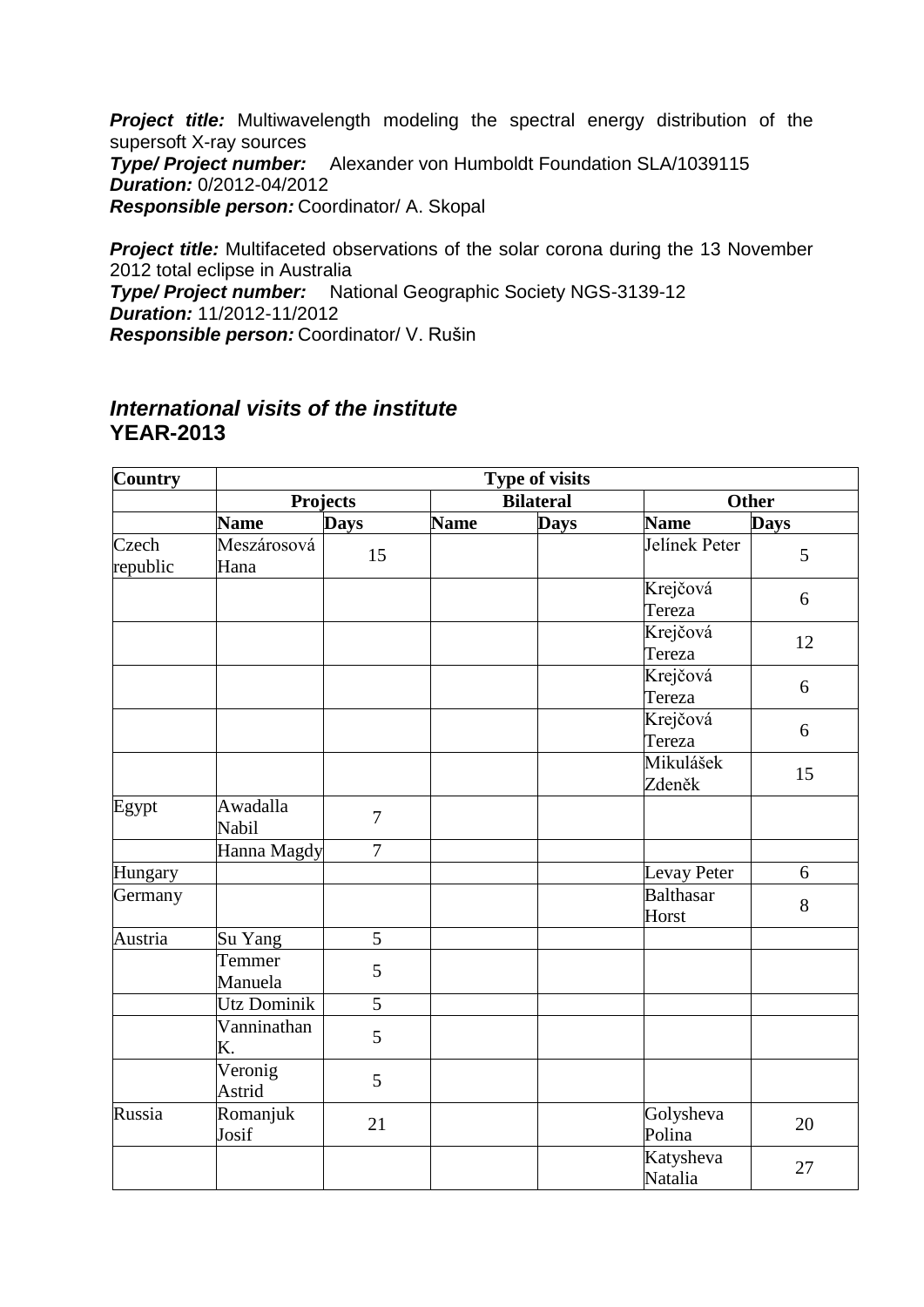| Spain        |    |  | Ariste Arturo        |     |
|--------------|----|--|----------------------|-----|
|              |    |  | Lopez                |     |
| Italy        |    |  | Munari Ulise         |     |
| Ukraine      |    |  | <b>Breus Vitalii</b> | 154 |
|              |    |  | Ivanova              |     |
|              |    |  | Alexandra            |     |
|              |    |  | Tarasova T.          | 13  |
| <b>Total</b> | 75 |  | 15                   | 297 |

# **YEAR 2012**

| Country           | <b>Type of visits</b>    |             |             |                  |                       |                |  |
|-------------------|--------------------------|-------------|-------------|------------------|-----------------------|----------------|--|
|                   | <b>Projects</b>          |             |             | <b>Bilateral</b> |                       | <b>Other</b>   |  |
|                   | <b>Name</b>              | <b>Days</b> | <b>Name</b> | <b>Days</b>      | <b>Name</b>           | <b>Days</b>    |  |
| Bulgaria          | Tomov<br>Nikolai         | 14          |             |                  |                       |                |  |
| Czech<br>Republic | Meszárosová<br>Hana      | 11          |             |                  | <b>Heinzel Petr</b>   | 5              |  |
|                   | Pracna Petr              | 12          |             |                  | Krejčová<br>Tereza    | 16             |  |
|                   |                          |             |             |                  | Krejčová<br>Tereza    | 12             |  |
|                   |                          |             |             |                  | Krejčová<br>Tereza    | 90             |  |
|                   |                          |             |             |                  | Krejčová<br>Tereza    | 6              |  |
|                   |                          |             |             |                  | Mikulášek<br>Zdeněk   | 10             |  |
|                   |                          |             |             |                  | Pracna Petr           | 62             |  |
|                   |                          |             |             |                  | Štepán Jiří           | $\overline{5}$ |  |
| Egypt             | Awadalla<br><b>Nabil</b> | 14          |             |                  |                       |                |  |
|                   | Hanna Magdy              | 14          |             |                  |                       |                |  |
| Japan             |                          |             |             |                  | Hachisu<br>Izumi      | 9              |  |
|                   |                          |             |             |                  | Kato Mariko           | 9              |  |
| Austria           |                          |             |             |                  | Fleslich<br>Heindrich | 5              |  |
|                   |                          |             |             |                  | Poetzi<br>Werner      | 5              |  |
| Russia            | Romanjuk<br>Iosiph       | 21          |             |                  | Katysheva<br>Natalia  | 210            |  |
|                   | Semenko<br>Evgenij       | 21          |             |                  | Volkov Igor           | 244            |  |
| Ukraine           |                          |             |             |                  | <b>Breus Vitalii</b>  | 3              |  |
|                   |                          |             |             |                  | Pavlenko<br>Olena     | 91             |  |
| <b>Total</b>      | $\overline{7}$           | 107         |             |                  | 16                    | 782            |  |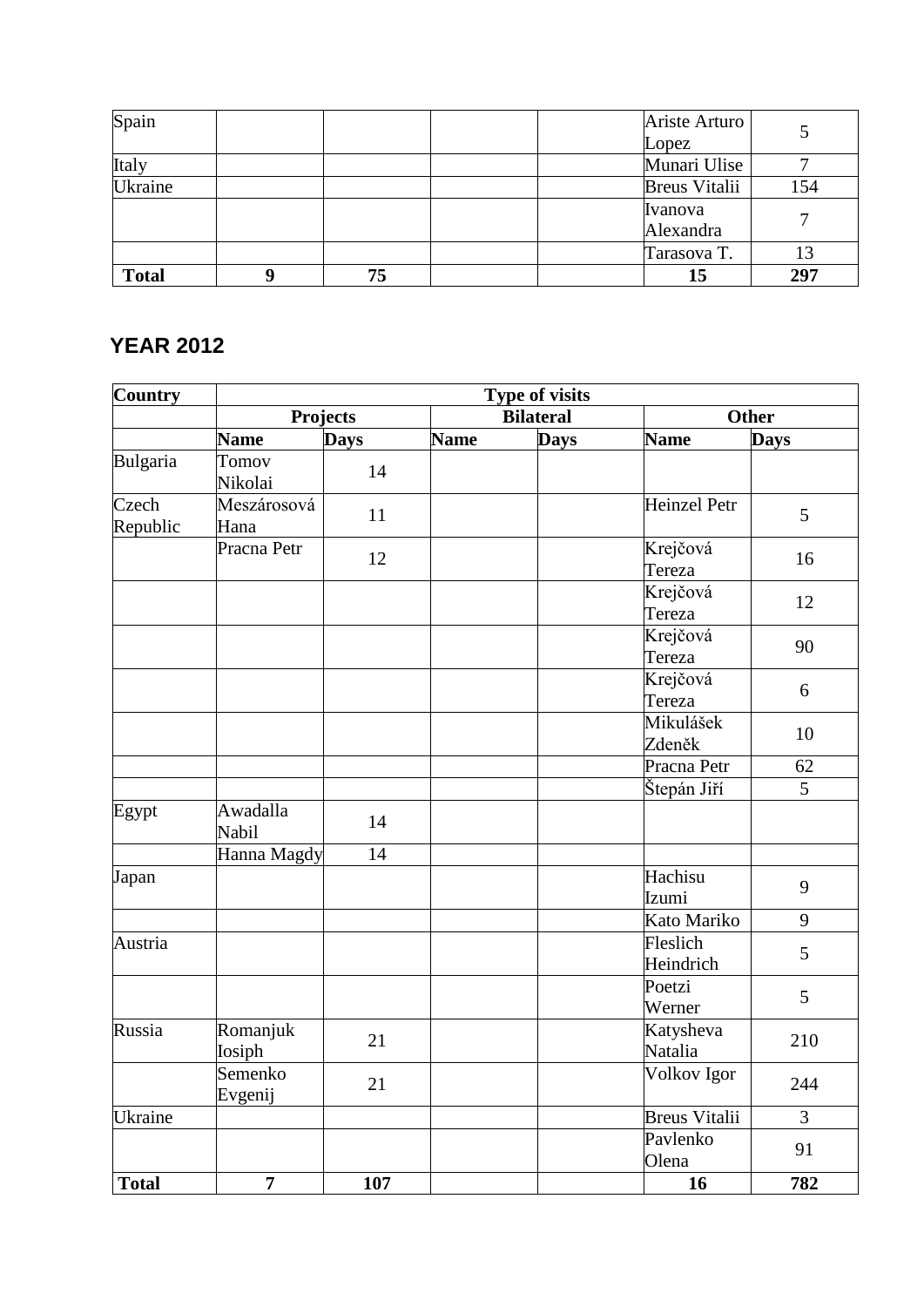## *List of publications*

## *YEAR 2013*

#### **ADCA Scientific papers in international scientific journals with impact factor**

- ADCA01 ALLODI, Marco A. BARAGIOLA, Raul A. BARATTA, Giuseppe Antonio BARUCCI, Maria Antonella - BLAKE, Geoffrey A. - BODUCH, Philippe - BRUCATO, John R. - CONTRERAS, Cesar - CUYLLE, Steven H. - FULVIO, Daniele - GUDIPATI, Murthy S. - IOPPOLO, Sergio - KAŇUCHOVÁ, Zuzana -LIGNELL, Antti - LINNARTZ, Harold - PALUMBO, Maria Elisabetta - RAUT, Ujjwal - ROTHARD, Hermann - SALAMA, Farid - SAVCHENKO, Elena V. - SCIAMMA-O'BRIEN, Ella - STRAZZULLA, Giovanni. Complementary and emerging techniques for astrophysical ices processed in the laboratory. In Space Science Reviews, 2013, vol. 180, no. 1-4, p. 101-175. (5.519 - IF2012). (2013 - Current Contents). ISSN 0038-6308.
- ADCA02 BARSUNOVA, Olga Yu. MEĽNIKOV, Stanislav Yu. GRININ, Vladimir P. KATYSHEVA, Natalia A. - SHUGAROV, Sergey Yu.. Photometric activity of the Herbig Be star MWC 297 over 25 years. In Astronomy Reports, 2013, vol. 57, no. 2, p. 89-94. (0.756 - IF2012). (2013 - Current Contents, EBSCO, SCOPUS, NASA ADS). ISSN 1063-7729.
- ADCA03 BOROVIČKA, Jiří TÓTH, Juraj IGAZ, Antal SPURNÝ, Pavel KALENDA, Pavel - HALODA, Jakub - SVOREŇ, Ján - KORNOŠ, Leoš - SILBER, Elizabeth - BROWN, Peter - HUSÁRIK, Marek. The Košice meteorit fall: Atmospheric trajectory, fragmentation, and orbit. In Meteoritics and Planetary Science, 2013, vol. 48, no. 10, p. 1757-1779. (2.800 - IF2012). (2013 - Current Contents, SCOPUS, NASA ADS). ISSN 1086-9379.
- ADCA04 BUDAJ, Ján. Light-curve analysis of KIC 12557548b: an extrasolar planet with a comet-like tail. In Astronomy and Astrophysics, 2013, vol. 557, article no. A72, p. 1- 10. (5.084 - IF2012). (2013 - Current Contents, SCOPUS, NASA ADS). ISSN 0004- 6361.
- ADCA05 ERRMANN, Ronny NEUHÄUSER, Ralph MARSCHALL, Laurence TORRES, Guillermo - MUGRAUER, Markus - CHEN, Wen-Ping - HU, Seline Chia-Ling - BRICENO, Cesar - CHINI, Rolf - BUKOWIECKI, Lukasz - DIMITROV, Dinko - KJURKCHIEVA, Diana P. - JENSEN, Eric L.N. - COHEN, David H. - WU, Zhen-Yu - PRIBULLA, Theodor - VAŇKO, Martin - KRUSHEVSKA, Victoria - BUDAJ, Ján - OASA, Yumiko - PANDEY, Anil K. - FERNANDEZ, Matilde - KELLERER, Aglae - MARKA, Claudia. The stellar content of the young open cluster Trumpler37. In Astronomische Nachrichten, 2013, vol. 334, no. 7, p. 673-681. (1.399 - IF2012). (2013 - Current Contents, SCOPUS, NASA ADS). ISSN 0004- 6337.
- ADCA06 ESIPOV, Valentin F. KOLOTILOV, Eugene KOMISSAROVA, Galina SHENAVRIN, Viktor, I. - SHUGAROV, Sergey Yu. - TARASOVA, Taissiia Natasha - TATARNIKOV, Andrey M. - TATARNIKOVA, Anna A. Four states of the recurrent symbiotic nova V407 Cyg. In Astronomische Nachrichten, 2013, vol. 334, no. 8, p. 810-813. (1.399 - IF2012). (2013 - Current Contents, SCOPUS, NASA ADS). ISSN 0004-6337.
- ADCA07 GÖMÖRY, Peter BALTHASAR, Horst PUSCHMANN, Klaus Gerhard. Evidence of quiet-Sun chromospheric activity related to an emerging small-scale magnetic loop. In Astronomy and Astrophysics, 2013, vol. 556, article no. A7, p. 1-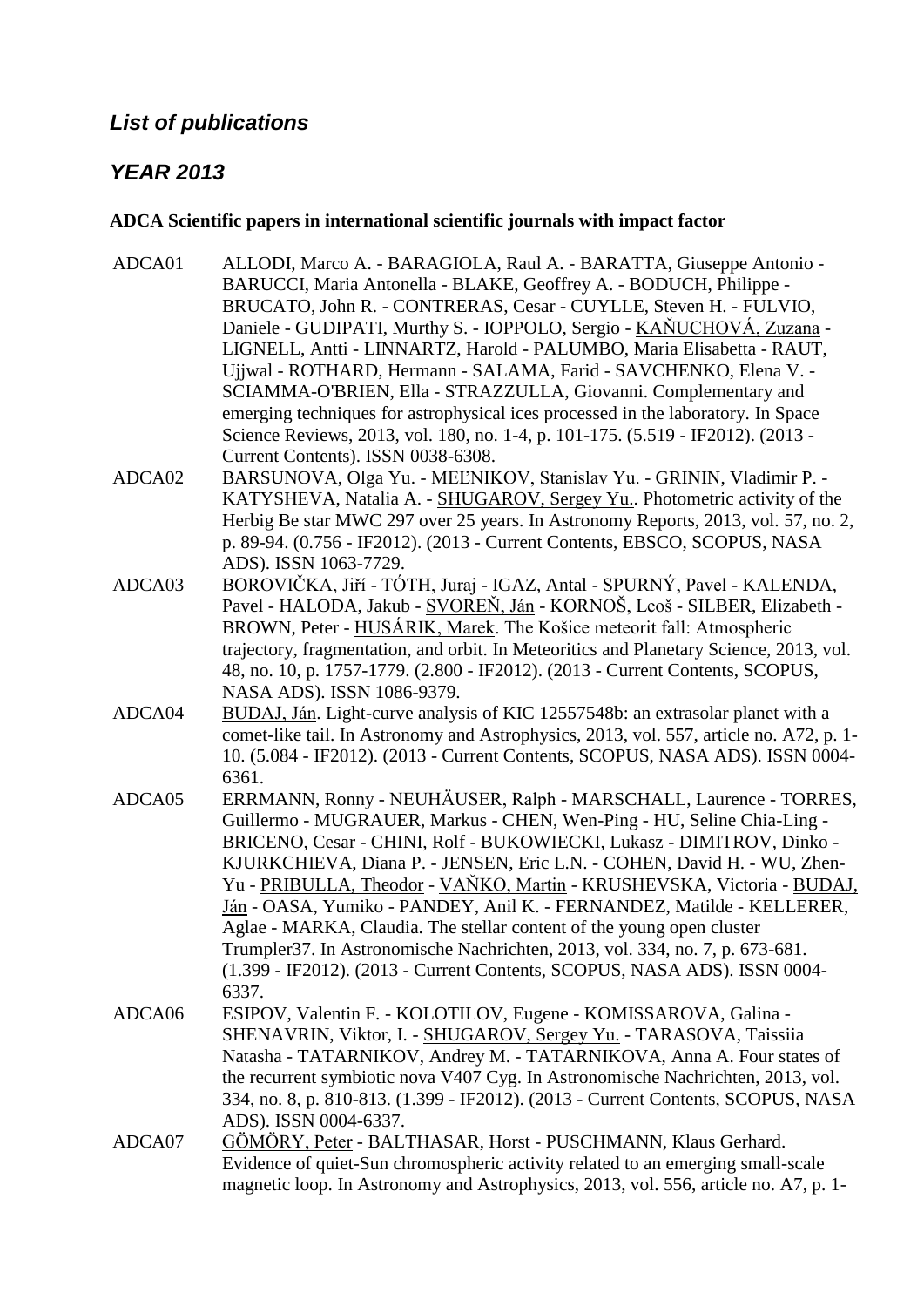6. (5.084 - IF2012). (2013 - Current Contents, SCOPUS, NASA ADS). ISSN 0004- 6361.

- ADCA08 GREEN, Richard M. SANIGA, Metod. The Veldkamp space of the smallest slim dense near hexagon. In International Journal of Geometric Methods in Modern Physics, 2013, vol. 10, no. 2, article no. 1250082, p. 1-15. (0.951 - IF2012). (2013 - Current Contents, SCOPUS, NASA ADS ; 2013 - Current Contents, SCOPUS, NASA ADS). ISSN 0219-8878.
- ADCA09 HAJDUKOVÁ, Mária, Jr.. Long-period meteor streams and the dispersion of semimajor axes of meteor orbits. In Publications of the Astronomical Society of Japan, 2013, vol. 65, article no. 67, p. 1-4. (2.439 - IF2012). (2013 - Current Contents, SCOPUS, NASA ADS). ISSN 0004-6264.
- ADCA10 HANUŠ, Josef ĎURECH, Josef BROŽ, Miroslav MARCINIAK, Anna -WARNER, Brian D. - PILCHER, Frederick - STEPHENS, Robert D. - BEHREND, Raoul - CARRY, Benoit - ČAPEK, David - ANTONINI, Pierre - AUDEJEAN, Marice - AUGUSTESEN, Karl - BARBOTIN, Eric - BAUDOUIN, Philippe - BAYOL, Amélie - BERNASCONI, Laurent - BORCZYK, Wojciech - BOSCH, Jean-Gabriel - BROCHARD, Emmanuel - BRUNETTO, Laurent - CASULLI, Silvano - CAZENAVE, Audray - CHARBONNEL, Stéphane - CHRISTOPHE, Bernard - COLAS, Francois - COLOMA, Josep - CONJAT, Mathieu - COONEY, Walter R. Jr. - CORREIRA, Horacio - COTREZ, Vincent - COUPIER, Amandine - CRIPPA, Roberto - CRISTOFANELLI, Marco - DALMAS, Charlotte - DANAVARO, Cécile - DEMEAUTIS, Christophe - DROEGE, Tom - DURKEE, Russ - ESSEIVA, Nicolas - ESTEBAN, Mateu - FAGAS, Monika - FAUVAUD, Marcel - FAUVAUD, Stéphane - DEL FREO, Florent - GARCIA, Adriana - GEIER, Stefan - GODON, Clémence - GRANGEON, Karen - HAMANOWA, Hiroko - HAMANOWA, Hiromi - HECK, N. - HELLMICH, Stephan - HIGGINS, David - HIRSCH, Roman - HUSÁRIK, Marek - ITKONEN, Tommi - JADE, Olivier - KAMIŃSKI, Krysztof - KANKIEWICZ, Pawel - KLOTZ, Alain - KOFF, Robert A. - KRYSZCZYŃSKA, Agnieszka - KWIATKOWSKI, Tomasz - LAFFONT, Alain - LEROY, Arnaud - LECACHEUX, Jean - LEONIE, Yannick - LEYRAT, Cedric - MANZINI, Federico - MARTIN, Axel - MASI, Gianluca - MATTER, Daniel - MICHAŁOWSKI, Jerzy - MICHAŁOWSKI, Michal J. - MICHAŁOWSKI, Tadeusz - MICHELET, Jacques - MICHELSEN, René - MORELLE, Etienne - MOTTOLA, Stefano - NAVES, Ramon - NOMEN, Jaime - OEY, Julian - OGLOZA, Waldemar - OKSANEN, Arto - OSZKIEWICZ, Dagmara - PÄÄKKÖNEN, Pertti - PAIELLA, Marco - PALLARES, Hilari - PAULO, Julien - PAVIC, Marinko - PAYET, Bruno - POLIŃSKA, Magdalena - POLISHOOK, David - PONCY, Raymond - REVAZ, Yves - RINNER, Claudine - ROCCA, Magali - ROCHE, Alexia - ROMEUF, David - ROY, Rene - SAGUIN, H. - SALOM, Pere Antoni - SANCHEZ, Salvador - SANTACANA, Gilles - SANTANA-ROS, Toni - SAREYAN, Jean-Pierre - SOBKOWIAK, Krzysztof - SPOSETTI, Stefano - STARKEY, Donn - STOSS, Reiner - STRAJNIC, Jean - TENG, Jean-Paul - TRÉGON, Bernard - VAGNOZZI, Antonio - VELICHKO, Feodor P. - WAELCHLI, Nicolas - WAGREZ, Kevin - WÜCHER, Harvé. Asteroids' physical models from combined dense and sparse photometry and scaling of the YORP effect by the observed obliquity distribution. In Astronomy and Astrophysics, 2013, vol. 551, article no. A67, p. 1-16. (5.084 - IF2012). (2013 - Current Contents, SCOPUS, NASA ADS). ISSN 0004-6361. ADCA11 KATO, Taichi - HAMBSCH, Franz-Josef - MAEHARA, Hiroyuki - MASI, Gianluca - MILLER, Ian - NOGUCHI, Ryo - AKASAKA, Chihiro - AOKI, Tomoya - KOBAYASHI, Hiroshi - MATSUMOTO, Katsura - NAKAGAWA, Shinichi -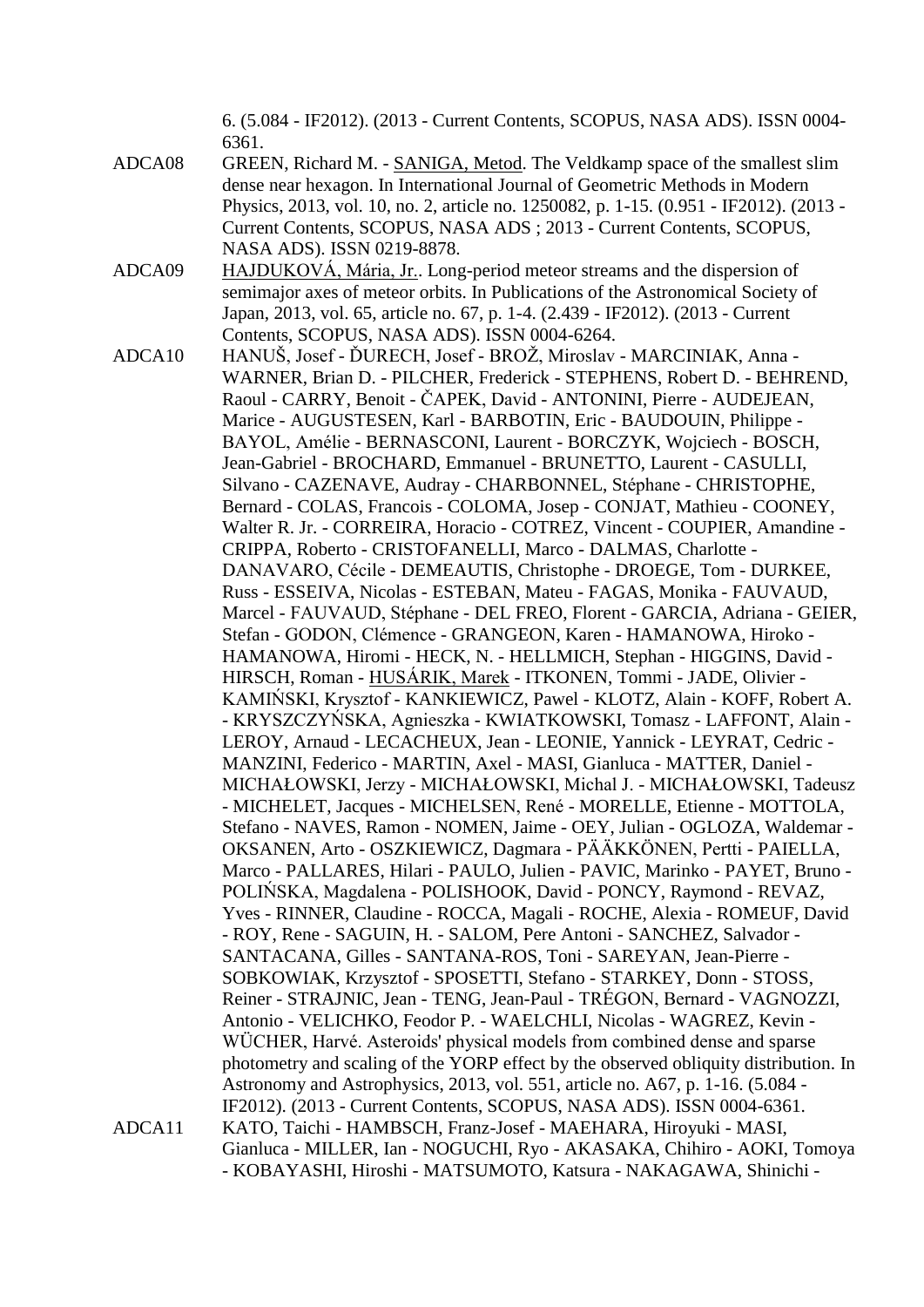NAKAZATO, Takuma - NOMOTO, Takashi - OGURA, Kazuyuki - ONO, Rikako - TANIUCHI, Keisuke - STEIN, William - HENDEN, Arne - DE MIGUEL, Enrique - KIYOTA, Seiichiro - DUBOVSKÝ, Pavol - KUDZEJ, Igor - IMAMURA, Kazuyoshi - AKAZAWA, Hidehiko - TAKAGI, Ryosuke - WAKABAYASHI, Yuya - OGI, Minako - TANABE, Kenji - ULOWETZ, Joseph - MORELLE, Etienne - PICKARD, Roger - OHSHIMA, Tomohito - KASAI, Kiyoshi - PAVLENKO, Elena - ANTONYUK, Oksana I. - BAKLANOV, Aleksei - ANTONYUK, Kirill - SAMSONOV, Denis A. - PIT, Nikolai - SOSNOVSKIJ, Aleksei - LITTLEFIELD, Colin - SABO, Richard - RUIZ, Javier - KRAJCI, Thomas - DVORAK, Shawn - OKSANEN, Arto - HIROSAWA, Kenji - GOFF, William N. - MONARD, Berto - SHEARS, Jeremy - BOYD, David - VOLOSHINA, Irina - SHUGAROV, Sergey Yu. - CHOCHOL, Drahomír - MIYASHITA, Atsushi - PIETZ, Jochen - KATYSHEVA, Natalia A. - ITOH, Hiroshi - BOLT, Greg - ANDREEV, Maksim V. - PARAKHIN, Nikolay A. - MALANUSHENKO, Viktor - MARTINELLI, Fabio - DENISENKO, Denis - STOCKDALE, Chris - STARR, Peter - SIMONSEN, Mike - TRISTRAM, Paul J. - FUKUI, Akihiko - TORDAI, Tamas - FIDRICH, Robert - PAXSON, Kevin B. - ITAGAKI, Koh-ichi - NAKASHIMA, Youichirou - YOSHIDA, Seiichi - NISHIMURA, Hideo - KRYACHKO, Timur V. - SAMOKHVALOV, Andrey V. - KOROTKIY, Stanislav A. - SATOVSKI, Boris L. - STUBBINGS, Rod - POYNER, Gary - MUYLLAERT, Eddy - GERKE, Vladimir - MACDONALD II, Walter - LINNOLT, Michael - MAEDA, Yutaka - HAUTECLER, Hubert. Survey period variations of superhumps in SU UMa-type dwarf novae : IV. The fourth year (2011-2012). In Publications of the Astronomical Society of Japan, 2013, vol. 65, article no. 23, p. 1-76. (2.439 - IF2012). (2013 - Current Contents, SCOPUS, NASA ADS). ISSN 0004-6264.

- ADCA12 KERVELLA, Pierre MÉRAND, Antoine PETR-GOTZENS, Monika PRIBULLA, Theodor - THÉVENIN, Frederic. The nearby eclipsing stellar system Delta Velorum. IV. Differential astrometry with VLT/NACO at the 100 microarcsecond level. In Astronomy and Astrophysics, 2013, vol. 552, article no. A18, p. 1-7. (5.084 - IF2012). (2013 - Current Contents, SCOPUS, NASA ADS). ISSN 0004-6361.
- ADCA13 KOTRČ, Pavel BÁRTA, Miroslav SCHWARTZ, Pavol KUPRYAKOV, Yurij Alexejevič - KASHAPOVA, Larisa K. - KARLICKÝ, Marian. Modeling of H\_alpha eruptive events observed at the solar limb. In Solar Physics, 2013, vol. 284, p. 447- 466. (3.256 - IF2012). (2013 - Current Contents, WOS, SCOPUS, NASA ADS). ISSN 0038-0938.
- ADCA14 KUNDRA, Emil HRIC, Ladislav GÁLIS, Rudolf. Pulsation of IU Per from the ground-based and 'integral' photometry. In Baltic Astronomy : an international journal, 2013, vol. 22, p. 111-122. (0.416 - IF2012). (2013 - Current Contents, SCOPUS, NASA ADS). ISSN 1392-0049.
- ADCA15 LÉVAY, Péter PLANAT, Michel SANIGA, Metod. Grassmannian connection between three- and four-qubit observables, Mermin's contextuality and black holes. In Journal of High Energy Physics, 2013, no. 09, article no. 037, p. 1-34. (5.618 - IF2012). (2013 - Current Contents, WOS, SCOPUS). ISSN 1126-6708.
- ADCA16 MACIEJEWSKI, Gracjan NIEDZIELSKI, Andrzej WOLSZCZAN, Aleksander NOWAK, Grzegorz - NEUHÄUSER, Ralph - WINN, Josh N. - DEKA, Beata - ADAMÓW, Monika - GÓRECKA, Michalina - FERNANDEZ, Matilde - ACEITUNO, Francisco José - OHLERT, Johannes - ERRMANN, Ronny - SEELIGER, Martin - DIMITROV, Dinko - LATHAM, Dave W. - ESOUERDO, Gilbert A. - MCKNIGHT, Laura - HOLMAN, Matthew J. - JENSEN, Eric L.N. -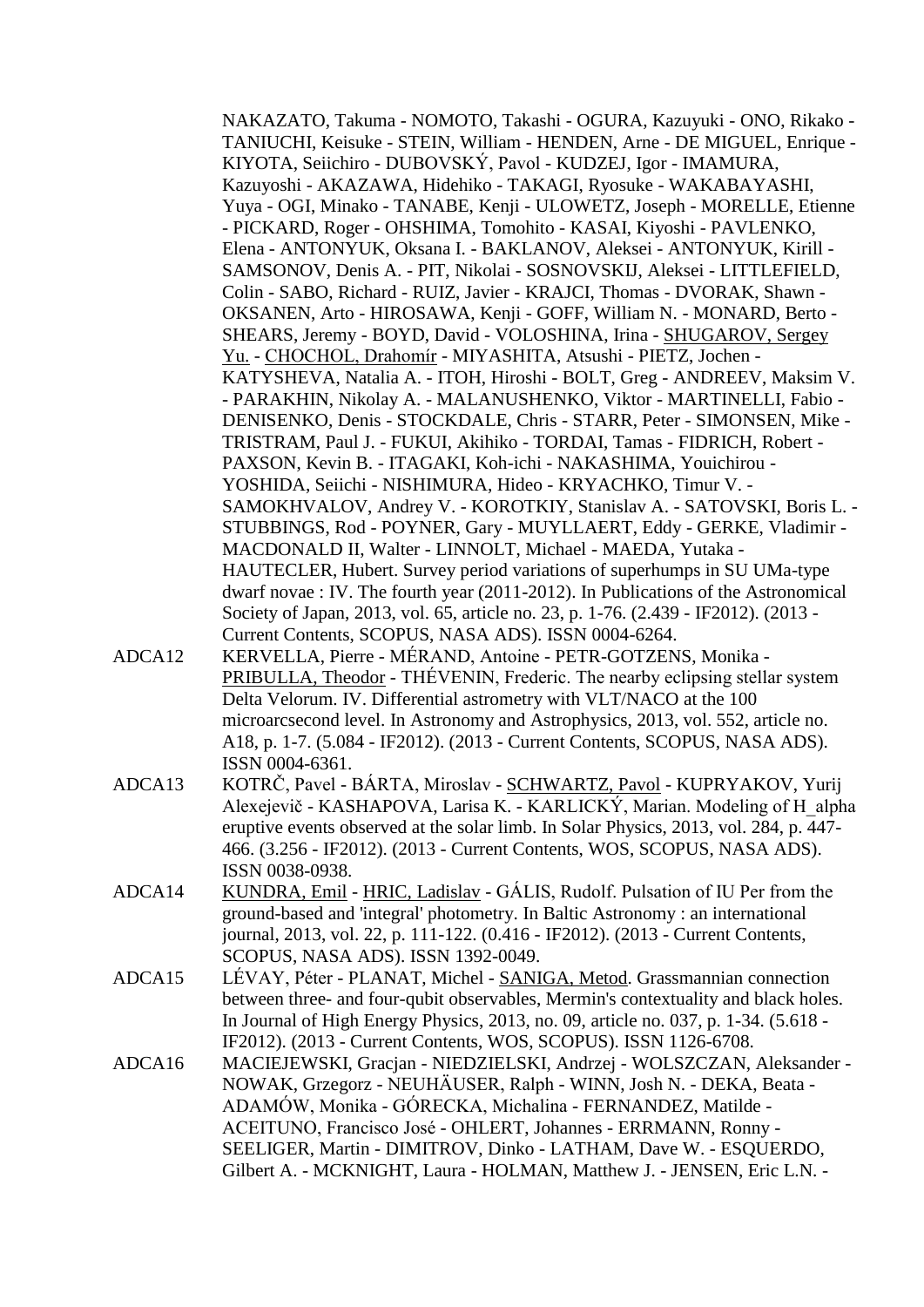|        | KRAMM, Ulrike - PRIBULLA, Theodor - RAETZ, Stefanie - SCHMIDT, Tobias<br>O.B. - GINSKI, Christian - MOTTOLA, Stefano - HELLMICH, Stephan - ADAM,<br>Christian - GILBERT, Holly - MUGRAUER, Markus - SARAL, Gozde - POPOV,<br>Velimir - RAETZ, Manfred. Constraints on a second planet in the WASP-3 system. |
|--------|-------------------------------------------------------------------------------------------------------------------------------------------------------------------------------------------------------------------------------------------------------------------------------------------------------------|
|        | In The Astronomical Journal, 2013, vol. 146, article no. 147, p. 1-12. (4.965 -                                                                                                                                                                                                                             |
| ADCA17 | IF2012). (2013 - Current Contents, SCOPUS, NASA ADS). ISSN 0004-6256.<br>MACIEJEWSKI, Gracjan - DIMITROV, Dinko - SEELIGER, Martin - RAETZ,                                                                                                                                                                 |
|        | Stefanie - BUKOWIECKI, Lukasz - KITZE, Manfred - ERRMANN, Ronny -                                                                                                                                                                                                                                           |
|        | NOWAK, Grzegorz - NIEDZIELSKI, Andrzej - POPOV, Velimir - MARKA,                                                                                                                                                                                                                                            |
|        | Claudia - GOŹDZIEWSKI, Krzystof - NEUHÄUSER, Ralph - OHLERT, Johannes -                                                                                                                                                                                                                                     |
|        | HINSE, Tobias Cornelius - LEE, Jae Woo - LEE, Chung-Uk - YOON, Joh-Na -                                                                                                                                                                                                                                     |
|        | BERNDT, Alexandra - GILBERT, Holly - GINSKI, Christian - HOHLE, Markus M.                                                                                                                                                                                                                                   |
|        | - MUGRAUER, Markus - RÖLL, Tristan - SCHMIDT, Tobias O.B. - TETZLAFF,                                                                                                                                                                                                                                       |
|        | Nina - MANCINI, Luigi - SOUTHWORTH, John - DALL'ORA, Massimo -                                                                                                                                                                                                                                              |
|        | CICERI, Simona - ZAMBELLI, Roberto - CORFINI, Giorgio - TAKAHASHI,                                                                                                                                                                                                                                          |
|        | Hidenori - TACHIHARA, Kengo - BENKÖ, Jozsef M. - SÁRNECZKY, Krisztian -                                                                                                                                                                                                                                     |
|        | SZABO, Gyula M. - VARGA, Tamas N. - VAŇKO, Martin - JOSHI, Yogesh C. -                                                                                                                                                                                                                                      |
|        | CHEN, Wen-Ping. Multi-site campaign for transit timing variations of WASP-12b:<br>possible detection of a long-period signal of planetary origin. In Astronomy and                                                                                                                                          |
|        | Astrophysics, 2013, vol. 551, article no. A108, p. 1-16. (5.084 - IF2012). (2013 -                                                                                                                                                                                                                          |
|        | Current Contents, SCOPUS, NASA ADS). ISSN 0004-6361.                                                                                                                                                                                                                                                        |
| ADCA18 | NESLUŠAN, Luboš - HAJDUKOVÁ, Mária, Jr. - JAKUBÍK, Marián. Meteor-                                                                                                                                                                                                                                          |
|        | shower complex of asteroid 2003 EH1 compared with that of comet 96P/Machholz.                                                                                                                                                                                                                               |
|        | In Astronomy and Astrophysics, 2013, vol. 560, article no. A47, p. 1-10. (5.084 -                                                                                                                                                                                                                           |
|        | IF2012). (2013 - Current Contents, SCOPUS, NASA ADS). ISSN 0004-6361.                                                                                                                                                                                                                                       |
| ADCA19 | NESLUŠAN, Luboš - SVOREŇ, Ján - PORUBČAN, Vladimír. The method of                                                                                                                                                                                                                                           |
|        | selection of major-shower meteors revisited: The selection from the photographic,                                                                                                                                                                                                                           |
|        | video, and radio databases. In Earth, Moon, and Planets, 2013, vol. 110, p. 41-66.                                                                                                                                                                                                                          |
|        | (0.830 - IF2012). (2013 - Current Contents, SCOPUS, NASA ADS). ISSN 0167-<br>9295.                                                                                                                                                                                                                          |
| ADCA20 | NESLUŠAN, Luboš - KAŇUCHOVÁ, Zuzana - TOMKO, Dušan. The meteor-                                                                                                                                                                                                                                             |
|        | shower complex of 96P/Machholz revisited. In Astronomy and Astrophysics, 2013,                                                                                                                                                                                                                              |
|        | vol. 551, article no. A87, p. 1-14. (5.084 - IF2012). (2013 - Current Contents,                                                                                                                                                                                                                             |
|        | SCOPUS, NASA ADS). ISSN 0004-6361.                                                                                                                                                                                                                                                                          |
| ADCA21 | PLANAT, Michel - SANIGA, Metod - HOLWECK, Frédéric. Distinguished three-                                                                                                                                                                                                                                    |
|        | qubit 'magicity' via automorphisms of the split Cayley hexagon. In Quantum                                                                                                                                                                                                                                  |
|        | Information Processing, 2013, vol. 12, p. 2535-2549. (1.748 - IF2012). (2013 -                                                                                                                                                                                                                              |
|        | Current Contents, SCOPUS, NASA ADS; 2013 - Current Contents, SCOPUS,                                                                                                                                                                                                                                        |
| ADCA22 | NASA ADS). ISSN 1570-0755.                                                                                                                                                                                                                                                                                  |
|        | RUCINSKI, Slavek M. - PRIBULLA, Theodor - BUDAJ, Ján. Spectrocopic<br>metallicity determinations for W UMa-type binary stars. In The Astronomical                                                                                                                                                           |
|        | Journal, 2013, vol. 146, article no. 70, p. 1-20. (4.965 - IF2012). (2013 - Current                                                                                                                                                                                                                         |
|        | Contents, SCOPUS, NASA ADS). ISSN 0004-6256.                                                                                                                                                                                                                                                                |
| ADCA23 | SKOPAL, Augustín - TOMOV, Toma - TOMOVA, M.T. Discovery of collimated                                                                                                                                                                                                                                       |
|        | ejection from the symbiotic binary BF Cygni. In Astronomy and Astrophysics, 2013,                                                                                                                                                                                                                           |
|        | vol.551, article no. L10, p. 1-4. (5.084 - IF2012). (2013 - Current Contents,                                                                                                                                                                                                                               |
|        | SCOPUS, NASA ADS). ISSN 0004-6361.                                                                                                                                                                                                                                                                          |
| ADCA24 | VANKO, Martin - AMMLER-VON EIFF, Matthias - PRIBULLA, Theodor -                                                                                                                                                                                                                                             |
|        | CHINI, Rolf - COVINO, Elvira - NEUHÄUSER, Ralph. The eclipsing binary TY                                                                                                                                                                                                                                    |
|        | CrA revisited: what near-IR light curves tell us. In Monthly Notices of the Royal                                                                                                                                                                                                                           |
|        |                                                                                                                                                                                                                                                                                                             |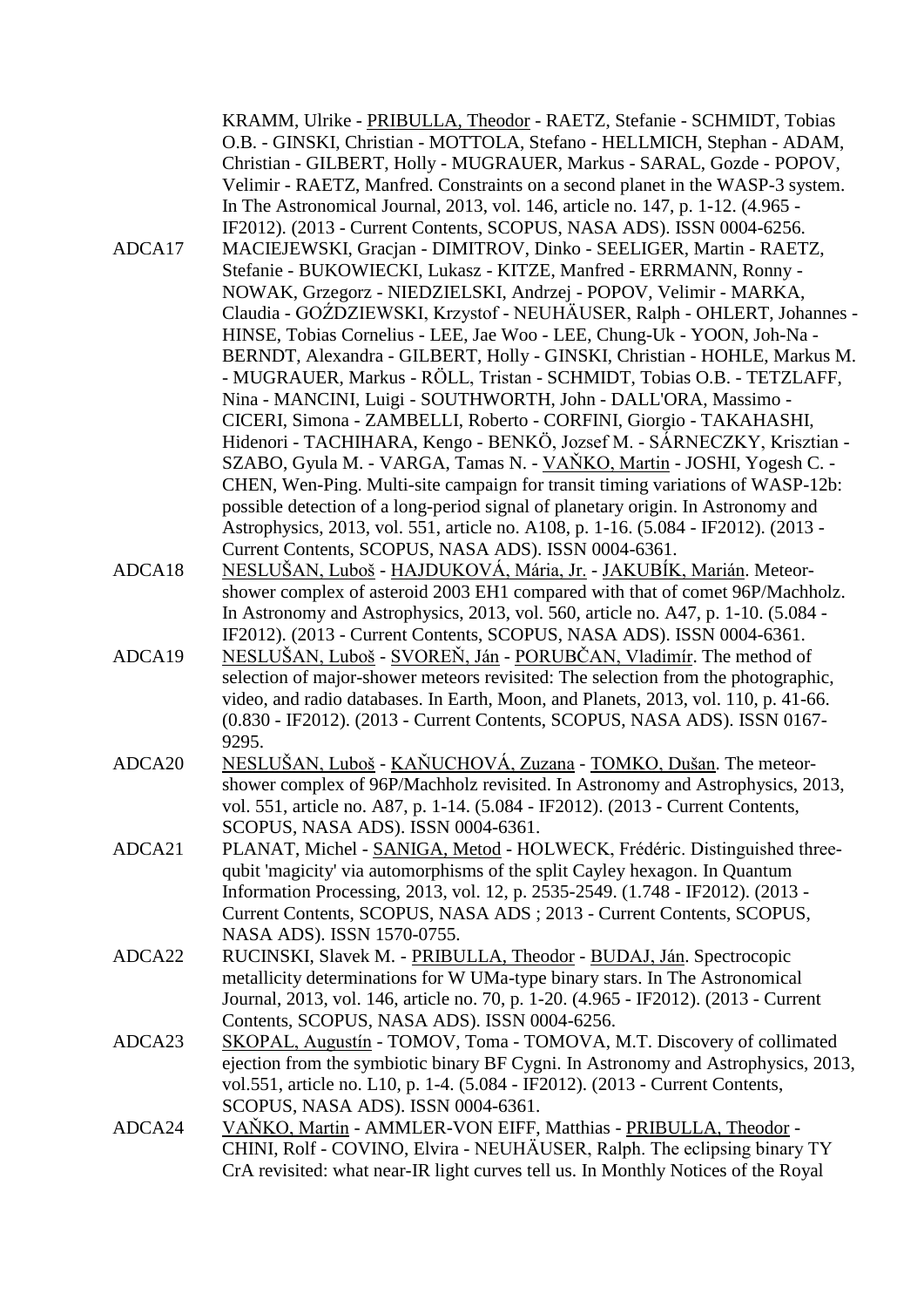|        | Astronomical Society, 2013, vol. 431, p. 2230-2239. (5.521 - IF2012). (2013 -        |
|--------|--------------------------------------------------------------------------------------|
|        | Current Contents, SCOPUS, NASA ADS). ISSN 0035-8711.                                 |
| ADCA25 | VAŇKO, Martin - MACIEJEWSKI, Gracjan - JAKUBÍK, Marián - KREJČOVÁ,                   |
|        | Tereza - BUDAJ, Ján - PRIBULLA, Theodor - OHLERT, Johannes - RAETZ,                  |
|        | Stefanie - PARIMUCHA, Štefan - BUKOWIECKI, Lukasz. Photometric follow-up             |
|        | of the transiting planetary system TrES-3: transit timing variation and long-term    |
|        | stability of the system. In Monthly Notices of the Royal Astronomical Society, 2013, |
|        | vol. 432, p. 944-953. (5.521 - IF2012). (2013 - Current Contents, SCOPUS, NASA       |
|        | ADS). ISSN 0035-8711.                                                                |
| ADCA26 | ZEMKO, Polina - KATO, Taichi - SHUGAROV, Sergey Yu Detection of change               |
|        | in supercycles in ER Ursae Majoris. In Publications of the Astronomical Society of   |
|        | Japan, 2013, vol. 65, article no. 54, p. 1-8. (2.439 - IF2012). (2013 - Current      |

Contents, SCOPUS, NASA ADS). ISSN 0004-6264.

## **ADEB Scientific papers in other foreign journals**

| ADEB01 | BALTHASAR, Horst - BECK, Christian - GÖMÖRY, Peter - MUGLACH, Karin -<br>PUSCHMANN, Klaus Gerhard - SHIMIZU, Toshifumi - VERMA, Meetu.<br>Properties of a decaying sunspot. In Central European Astrophysical Bulletin, 2013,<br>vol. 37, p. 435-446. (2013 - NASA ADS). ISSN 1845-8319.                                                                                                                                                                                                  |
|--------|-------------------------------------------------------------------------------------------------------------------------------------------------------------------------------------------------------------------------------------------------------------------------------------------------------------------------------------------------------------------------------------------------------------------------------------------------------------------------------------------|
| ADEB02 | CHOCHOL, Drahomír - SHUGAROV, Sergey Yu. - VOLKOV, Igor -<br>GORANSKIJ, Vitalij P. - METLOVA, Natalia V. - BARSUKOVA, Elena A. -<br>GABDEEV, Maksim M. The detection of a 3.486 hour photometric period in the<br>classical nova V2468 Cygni. In Information Bulletin on Variable Stars, 2013, no.<br>6045, p. 1-4. (2013 - NASA ADS). ISSN 0374-0676.                                                                                                                                    |
| ADEB03 | GOLYSHEVA, Polina Yu. - KATYSHEVA, Natalia A. - SHUGAROV, Sergey Yu.<br>- BORISOV, Nikolay V. - GABDEEV, Maksim M. Multicolour photometry of<br>unusual dwarf nova HS 0218+3229. In Central European Astrophysical Bulletin,<br>2013, vol. 37, p. 345-354. (2013 - NASA ADS). ISSN 1845-8319.                                                                                                                                                                                             |
| ADEB04 | KATYSHEVA, Natalia A. - SHUGAROV, Sergey Yu. - CHOCHOL, Drahomír -<br>PAVLENKO, Elena - VOLKOV, Igor - ANDREEV, Maksim V. - ANTONYUK,<br>Kirill - ANTONYUK, Oksana I. - BAKLANOV, Aleksei - IRSMAMBETOVA,<br>Tatyana R. - MALANUSHENKO, Viktor - PIT, Nikolai - ZVAGELSKY, Roman.<br>Multicolour investigation of PNV J1842+4837- A new WZ Sge-type dwarf nova in<br>Draco. In Central European Astrophysical Bulletin, 2013, vol. 37, p. 335-344. (2013)<br>- NASA ADS). ISSN 1845-8319. |
| ADEB05 | PARIMUCHA, Štefan - DUBOVSKÝ, Pavol - VAŇKO, Martin. Minima times of<br>selected eclipsing binaries. In Information Bulletin on Variable Stars, 2013, no.<br>6044, p. 1-6. (2013 - NASA ADS). ISSN 0374-0676.                                                                                                                                                                                                                                                                             |
| ADEB06 | PRIBULLA, Theodor - DIMITROV, Dinko - KJURKCHIEVA, Diana P. - KOHL,<br>Sebastian - KUNDRA, Emil - OHLERT, Johannes - SRDOC, Gregor - VANKO,<br>Martin. VSX J075328.9+722424: a new SDB+M dwarf variable? In Information<br>Bulletin on Variable Stars, 2013, no. 6067, p. 1-6. (2013 - NASA ADS). ISSN 0374-<br>0676.                                                                                                                                                                     |
| ADEB07 | VOLKOV, Igor - CHOCHOL, Drahomír - GRYGAR, Jiří - JELÍNEK, Miroslav -<br>KUBÁNEK, Petr - MAŠEK, Martin - PROUZA, Michael - RIBEIRO, Tiago -<br>SEBASTIAN, Daniel - VAN HOUTEN, Cornelis Johannes. Period changes in the<br>eclipsing binary DX Vel. In Information Bulletin on Variable Stars, 2013, no. 6066,<br>p. 1-5. (2013 - NASA ADS). ISSN 0374-0676.                                                                                                                              |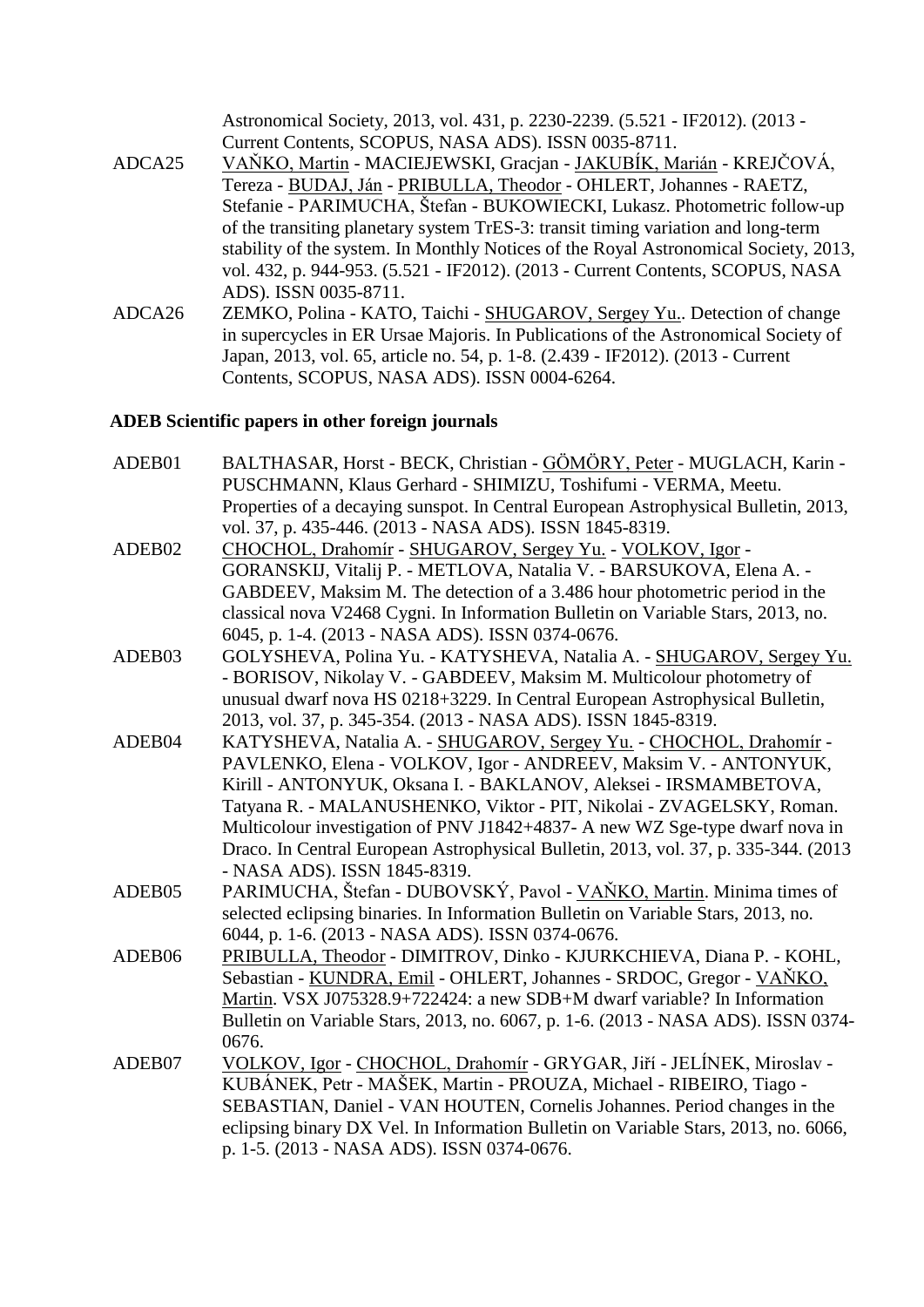## **ADNA Scientific papers in domestic impact journals registered in the Web of Science or Scopus Core Collection**

| ADFA01 | HAMBÁLEK, L'ubomír - PRIBULLA, Theodor. The reliability of mass-ratio<br>determination from light curves of contact binary stars. In Contributions of the<br>Astronomical Observatory Skalnaté Pleso, 2013, vol. 43, p. 27-46. (0.200 - IF2012).<br>(2013 - WOS, SCOPUS, NASA ADS). ISSN 1335-1842.                                                                                |
|--------|------------------------------------------------------------------------------------------------------------------------------------------------------------------------------------------------------------------------------------------------------------------------------------------------------------------------------------------------------------------------------------|
| ADFA02 | HUSÁRIK, Marek. Astrometry of minor planets made at the Skalnaté Pleso<br>Observatory in 2009. In Contributions of the Astronomical Observatory Skalnaté<br>Pleso, 2013, vol. 43, p. 47-52. (0.200 - IF2012). (2013 - WOS, SCOPUS, NASA<br>ADS). ISSN 1335-1842.                                                                                                                   |
| ADFA03 | HUSÁRIK, Marek. Astrometry of minor planets made at the Skalnaté Pleso<br>Observatory in 2008. In Contributions of the Astronomical Observatory Skalnaté<br>Pleso, 2013, vol. 43, p. 142-152. (0.200 - IF2012). (2013 - WOS, SCOPUS, NASA<br>ADS). ISSN 1335-1842.                                                                                                                 |
| ADFA04 | KAŇUCHOVÁ, Zuzana - SVOREŇ, Ján. Meteroids of 1P/Halley - the list of<br>photographic orbits. In Contributions of the Astronomical Observatory Skalnaté<br>Pleso, 2013, vol. 43, p. 135-141. (0.200 - IF2012). (2013 - WOS, SCOPUS, NASA<br>ADS). ISSN 1335-1842.                                                                                                                  |
| ADFA05 | KOZA, Július - SÜTTERLIN, Peter - GÖMÖRY, Peter - RYBÁK, Ján - KUČERA,<br>Aleš. Search for Alfvén waves in a bright network element observed in H alpha. In<br>Contributions of the Astronomical Observatory Skalnaté Pleso, 2013, vol. 43, p. 5-<br>26. (0.200 - IF2012). (2013 - WOS, SCOPUS, NASA ADS). ISSN 1335-1842.                                                         |
| ADFA06 | NESLUŠAN, Luboš - JAKUBÍK, Marián. Interstellar comets in the elliptic orbits<br>due to the Galactic tide. In Contributions of the Astronomical Observatory Skalnaté<br>Pleso, 2013, vol. 43, p. 109-118. (0.200 - IF2012). (2013 - WOS, SCOPUS, NASA<br>ADS). ISSN 1335-1842.                                                                                                     |
| ADFA07 | NESLUŠAN, Luboš - JAKUBÍK, Marián. Some aspects of the cosmogonic outward<br>migration of Neptun: Co-planar migration. In Contributions of the Astronomical<br>Observatory Skalnaté Pleso, 2013, vol. 43, p. 119-134. (0.200 - IF2012). (2013 -<br>WOS, SCOPUS, NASA ADS). ISSN 1335-1842.                                                                                         |
| ADFA08 | RUŠIN, Vojtech - SANIGA, Metod - KOMŽÍK, Richard. The width of helmet<br>streamers as inferred from ground-based eclipse observations. In Contributions of<br>the Astronomical Observatory Skalnaté Pleso, 2013, vol. 43, p. 73-80. (0.200 -<br>IF2012). (2013 - WOS, SCOPUS, NASA ADS). ISSN 1335-1842.                                                                           |
| ADFA09 | SVOREN, Ján. Astrometry of comets made at the Skalnaté Pleso Observatory in the<br>year 2002. In Contributions of the Astronomical Observatory Skalnaté Pleso, 2013,<br>vol. 43, p. 53-67. (0.200 - IF2012). (2013 - WOS, SCOPUS, NASA ADS). ISSN<br>1335-1842.                                                                                                                    |
| ADFA10 | TSVETKOV, Dmitry Yu. - SHUGAROV, Sergey Yu. - VOLKOV, Igor -<br>GORANSKIJ, Vitalij P. - PAVLYUK, Nikolaj N. - KATYSHEVA, Natalia A. -<br>BARSUKOVA, Elena A. - VALEEV, A.F. Optical observations of SN 2011fe. In<br>Contributions of the Astronomical Observatory Skalnaté Pleso, 2013, vol. 43, p. 94-<br>108. (0.200 - IF2012). (2013 - WOS, SCOPUS, NASA ADS). ISSN 1335-1842. |

## **AFC Published contributions to international scientific conferences**

AEC01 CARIKOVÁ, Zuzana - SKOPAL, Augustín. Modelling the structure of the hot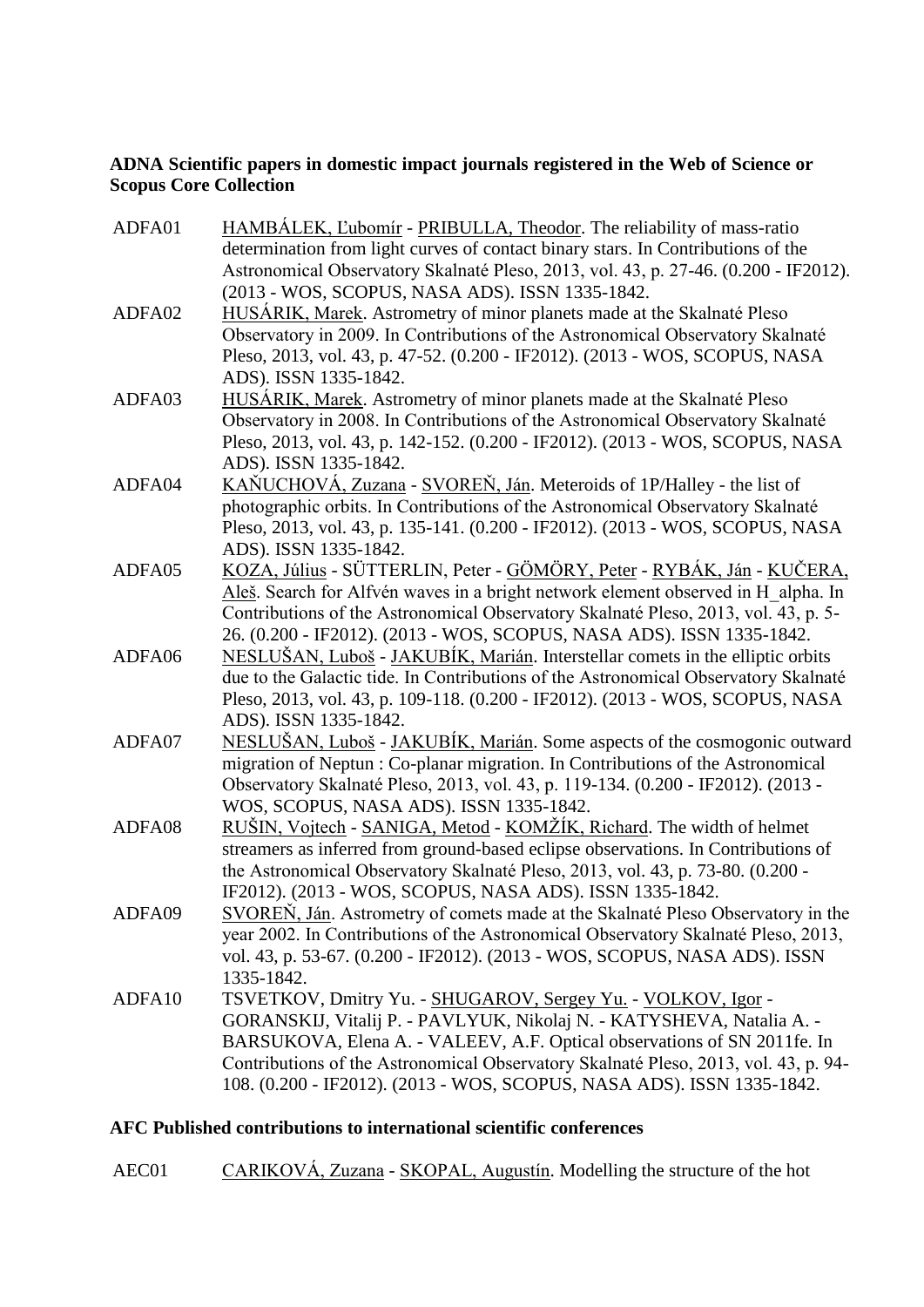|                   | components in symbiotic binaries during outbursts. In Feeding Compact Objects:<br>Accretion on All Scales: Proceedings of the 290th Symposium of the IAU held in<br>Beijing, China, August 20-24, 2012. Vol. 290. Edited by Chenmin Zhang, Tomaso<br>Belloni, Mariano Méndez and Shuangnan Zhang. - Cambridge : Cambridge<br>University Press, 2013, p. 189-190. ISBN 9781107033795.                                                                                                        |
|-------------------|---------------------------------------------------------------------------------------------------------------------------------------------------------------------------------------------------------------------------------------------------------------------------------------------------------------------------------------------------------------------------------------------------------------------------------------------------------------------------------------------|
| AEC02             | HRIC, Ladislav - KUNDRA, Emil - GÁLIS, Rudolf. Mass accretion in intermediate<br>polar V1223 Sgr. In Feeding Compact Objects: Accretion on All Scales :<br>Proceedings of the 290th Symposium of the IAU held in Beijing, China, August 20-<br>24, 2012. Vol. 290. Edited by Chengmin Zhang, Tomaso Belloni, Mariano Méndez<br>and Shuangnan Zhang. - Cambridge: Cambridge University Press, 2013, p. 225-226.                                                                              |
| AEC03             | ISBN 9781107033795.<br>KUNDRA, Emil - HRIC, Ladislav - GÁLIS, Rudolf. Accretion and pulsation of IU<br>Per based on INTEGRAL and ground base photometry. In Feeding Compact<br>Objects: Accretion on All Scales: Proceedings of the 290th Symposium of the IAU<br>held in Beijing, China, August 20-24, 2012. Vol. 290. Edited by Chengmin Zhang,<br>Tomaso Belloni, Mariano Méndez and Shuangnan Zhang. - Cambridge : Cambridge<br>University Press, 2013, p. 377-378. ISBN 9781107033795. |
| AEC04             | PAVLENKO, Elena - MALANUSHENKO, Viktor - SHUGAROV, Sergey Yu. -<br>CHOCHOL, Drahomír. Cataclysmic variables and gamma-ray sources. In Gamma-<br>ray Bursts: 15 Years of GRB Afterglows - Progenitors Environments and Host<br>Galaxies from the Nearby to the Early Universe : European Astronomical Society<br>Publication Series vol. 61. Edited by A.J. Castro-Tirado, J. Gorosabel and I.H. Park.<br>- Cambridge: Cambridge University Press, 2013, p. 255-257. ISSN 1633-4760.         |
| AEC05             | SEKERÁŠ, Matej - SKOPAL, Augustín. On the accretion onto the white dwarfs in<br>symbiotic binaries: A test with the Thomson scattering process. In Feeding Compact<br>Objects: Accretion on All Scales: Proceedings of the 290th Symposium of the IAU<br>held in Beijing, China, August 20-24, 2012. Vol. 290. Edited by Chenmin Zhang,<br>Tomaso Belloni, Mariano Méndez and Shuangnan Zhang. - Cambridge : Cambridge<br>University Press, 2013, p. 305-306. ISBN 9781107033795.           |
| AEC <sub>06</sub> | SKOPAL, Augustín. Accretion process powering the supersoft X-ray sources: A test<br>with the multiwavelength modeling the SED. In Feeding Compact Objects:<br>Accretion on All Scales : Proceedings of the 290th Symposium of the IAU held in<br>Beijing, China, August 20-24, 2012. Vol. 290. Edited by Chenmin Zhang, Tomaso<br>Belloni, Mariano Méndez and Shuangnan Zhang. - Cambridge : Cambridge<br>University Press, 2013, p. 311-312. ISBN 9781107033795.                           |
| AEC07             | ZEMKO, Polina - ANDREEV, Maksim V. - CHOCHOL, Drahomír -<br>KATYSHEVA, Natalia A. - SHUGAROV, Sergey Yu Photometric investigation of<br>the dwarf nova OT J213806.6+261957 in Pegasus. In Binary Paths to Type Ia<br>Supernovae Explosions: IAU Symposium Proceedings vol. 281. Edited by Rosanne<br>Di Stefano, Marina Orio and Maxwell Moe. - Cambridge : Cambridge University<br>Press, 2013, p. 130-131. ISBN 978-1-107-01981-2.                                                        |
| AEE01             | HAJDUKOVÁ, Mária, Jr Population of hyperbolic meteoroids. In Proceedings of<br>the International Meteor Conference, La Palma, Canary Islands, Spain, 20-23<br>September, 2012. Edited by Marc Gyssens and Paul Roggemans. - Hove :<br>International Meteor Organization, 2013, p. 98-104. ISBN 978-2-87355-024-4.                                                                                                                                                                           |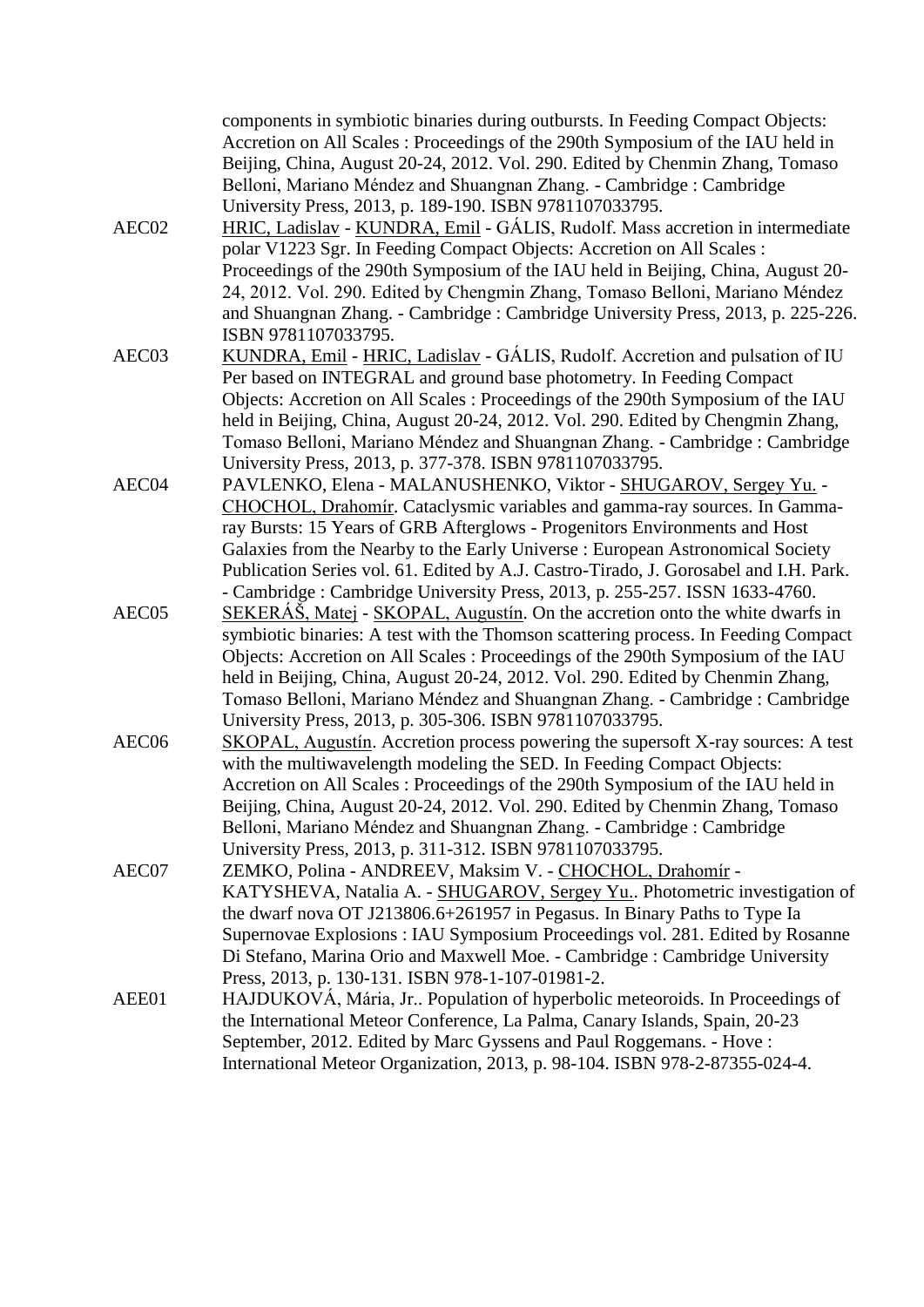# *YEAR 2012*

# **ADCA Scientific papers in international scientific journals with impact factor**

| ADCA01 | ATWOOD-STONE, Corwin - MILLER, Brendan - RICHARDS, Mercedes T. -<br>BUDAJ, Ján - PETERS, Geraldine J. Modeling the accretion structure of AU Mon.<br>In The Astrophysical Journal, 2012, vol. 760, article no. 134, p. 1-16. (6.024 -<br>IF2011). (2012 - Current Contents, WOS, SCOPUS, NASA ADS). ISSN 0004-<br>637X.                                                                                                                                                                                                                                                                                                                                                                                                                                                                                                                                                                                                |
|--------|------------------------------------------------------------------------------------------------------------------------------------------------------------------------------------------------------------------------------------------------------------------------------------------------------------------------------------------------------------------------------------------------------------------------------------------------------------------------------------------------------------------------------------------------------------------------------------------------------------------------------------------------------------------------------------------------------------------------------------------------------------------------------------------------------------------------------------------------------------------------------------------------------------------------|
| ADCA02 | AUBÉ, Martin - KOCIFAJ, Miroslav. Using two light-pollution models to<br>investigate artificial sky radiances at Canary Islands observatories. In Monthly<br>Notices of the Royal Astronomical Society, 2012, vol. 422, p. 819-830. (4.900 -<br>IF2011). (2012 - Current Contents, SCOPUS, NASA ADS). ISSN 0035-8711.                                                                                                                                                                                                                                                                                                                                                                                                                                                                                                                                                                                                  |
| ADCA03 | BLUNCK, Andrea - LÉVAY, Péter - SANIGA, Metod - VRANA, Péter. Invertible<br>symmetric $3 \times 3$ binary matrices and $GQ(2,4)$ . In Linear and Multilinear Algebra,<br>2012, vol. 60, no. 10, p. 1143-1154. (0.727 - IF2011). (2012 - Current Contents,<br>EBSCO, SCOPUS). ISSN 0308-1087.                                                                                                                                                                                                                                                                                                                                                                                                                                                                                                                                                                                                                           |
| ADCA04 | BUDAJ, Ján - HUBENY, Ivan - BURROWS, Adam. Day and night side core<br>cooling of a strongly irradiated giant planet. In Astronomy and Astrophysics, 2012,<br>vol. 537, article no. A115, p. 1-8. (4.587 - IF2011). (2012 - Current Contents,<br>SCOPUS, NASA ADS). ISSN 0004-6361.                                                                                                                                                                                                                                                                                                                                                                                                                                                                                                                                                                                                                                     |
| ADCA05 | CARIKOVÁ, Zuzana - SKOPAL, Augustín. Ionization structure of hot components<br>in symbiotic binaries during active phases. In Astronomy and Astrophysics, 2012,<br>vol. 548, article no. A21, p. 1-10. (4.587 - IF2011). (2012 - Current Contents,<br>SCOPUS, NASA ADS). ISSN 0004-6361.                                                                                                                                                                                                                                                                                                                                                                                                                                                                                                                                                                                                                               |
| ADCA06 | CARIKOVÁ, Zuzana - SKOPAL, Augustín. Formation of neutral disk-like zone<br>around the active hot stars in symbiotic binaries. In Baltic Astronomy : <an><br/>international journal, 2012, vol. 21, p. 105-111. (0.444 - IF2011). (2012 - Current<br/>Contents, SCOPUS, NASA ADS). ISSN 1392-0049.</an>                                                                                                                                                                                                                                                                                                                                                                                                                                                                                                                                                                                                                |
| ADCA07 | GOLYSHEVA, Polina Yu. - ANTIPIN, Sergey V. - ZHAROVA, Alla V. -<br>KATYSHEVA, Natalia A. - CHOCHOL, Drahomír - SHUGAROV, Sergey Yu<br>Multicolor photometry of the dwarf nova HS 0218+3229. In Astrophysics, 2012,<br>vol. 55, no. 2, p. 208-225. (0.467 - IF2011). (2012 - Current Contents, SCOPUS,<br>NASA ADS). ISSN 0571-7256.                                                                                                                                                                                                                                                                                                                                                                                                                                                                                                                                                                                    |
| ADCA08 | HAVLICEK, Hans - ODEHNAL, Boris - SANIGA, Metod. On invariant notions of<br>Segre varieties in binary projective spaces. In Designs, Codes and Cryptography,<br>2012, vol. 62, p. 343-356. (0.875 - IF2011). (2012 - Current Contents). ISSN 0925-<br>1022.                                                                                                                                                                                                                                                                                                                                                                                                                                                                                                                                                                                                                                                            |
| ADCA09 | CHEN, Wen-Ping - HU, Seline Chia-Ling - ERRMANN, Ronny - ADAM, Christian<br>- BAAR, Stefan - BERNDT, Alexandra - BUKOWIECKI, Lukasz - DIMITROV,<br>Dinko - EISENBEISS, Thomas - FIEDLER, Simone - GINSKI, Christian - GRÄFE,<br>Christian - GUO, Jian K. - HOHLE, Markus M. - HSIAO, H.Y. - JANULIS,<br>Rimvydas - KITZE, Manfred - LIN, H.C. - MACIEJEWSKI, Gracjan - MARKA,<br>Claudia - MARSCHALL, Laurence - MOUALLA, Mohammad - MUGRAUER,<br>Markus - NEUHÄUSER, Ralph - PRIBULLA, Theodor - RAETZ, Stefanie - RÖLL,<br>Tristan - SCHMIDT, Emanuel - SCHMIDT, Janos - SCHMIDT, Tobias O.B. -<br>SEELIGER, Martin - TREPL, Ludwig - BRICENO, Cesar - CHINI, Rolf - JENSEN,<br>Eric L.N. - NIKOGOSSIAN, Elena H. - PANDEY, Anil K. - SPERAUSKAS, Julius<br>- TAKAHASHI, Hidenori - WALTER, Fred M. - WU, Zhen-Yu - ZHOU, Xu. A<br>possible detection of occultation by a proto-planetary clump in GM Cephei. In The |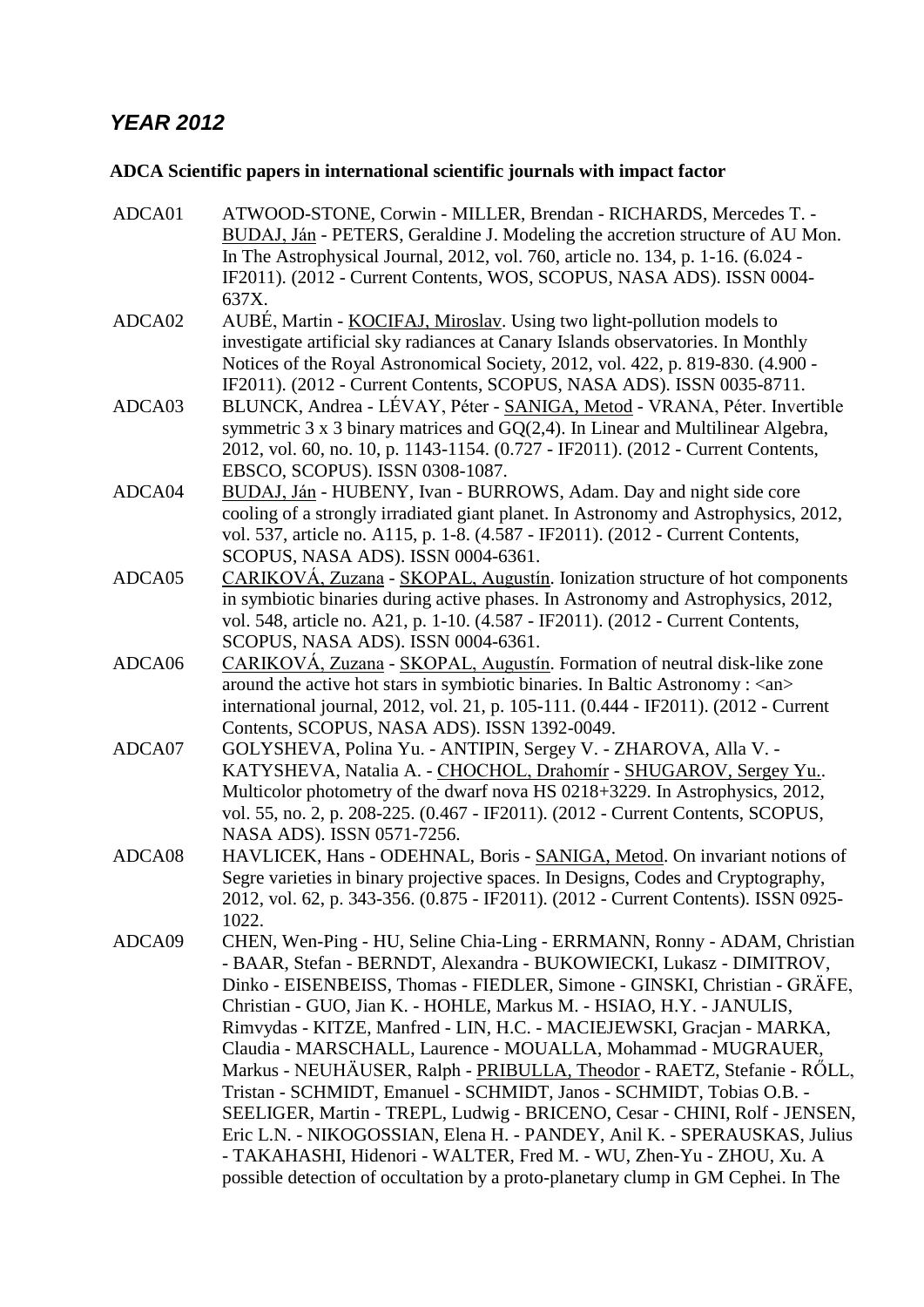Astrophysical Journal, 2012, vol. 751, article no. 118, p. 1-5. (6.024 - IF2011). (2012 - Current Contents, WOS, SCOPUS, NASA ADS). ISSN 0004-637X.

- ADCA10 JAKUBÍK, Marián MORBIDELLI, Alessandro NESLUŠAN, Luboš BRASSER, Ramon. The accretion of Uranus and Neptune by collisions among planetary embryos in the vicinity of Jupiter and Saturn. In Astronomy and Astrophysics, 2012, vol. 540, article no. A71, p. 1-16. (4.587 - IF2011). (2012 - Current Contents, SCOPUS, NASA ADS). ISSN 0004-6361.
- ADCA11 KAŇUCHOVÁ, Zuzana BRUNETTO, Rosario MELITA, Mario STRAZZULLA, Giovanni. Space weathering and the color indexes of minor bodies in the outer Solar System. In Icarus, 2012, vol. 221, p. 12-19. (3.385 - IF2011). (2012 - Current Contents, EBSCO, SCOPUS, NASA ADS). ISSN 0019-1035.
- ADCA12 KATO, Taichi MAEHARA, Hiroyuki MILLER, Ian OHSHIMA, Tomohito DE MIGUEL, Enrique - TANABE, Kenji - IMAMURA, Kazuyoshi - AKAZAWA, Hidehiko - KUNITOMI, Nanae - TAKAGI, Ryosuke - NOSE, Mikiha - HAMBSCH, Franz-Josef - KIYOTA, Seiichiro - PAVLENKO, Elena - BAKLANOV, Aleksei - ANTONYUK, Oksana I. - SAMSONOV, Denis A. - SOSNOVSKIJ, Aleksei - ANTONYUK, Kirill - ANDREEV, Maksim V. - MORELLE, Etienne - DUBOVSKÝ, Pavol - KUDZEJ, Igor - OKSANEN, Arto - MASI, Gianluca - KRAJCI, Thomas - PICKARD, Roger - SABO, Richard - ITOH, Hiroshi - STEIN, William - DVORAK, Shawn - HENDEN, Arne - NAKAGAWA, Shinichi - NOGUCHI, Ryo - IINO, Eriko - MATSUMOTO, Katsura - NISHITANI, Hiroki - AOKI, Tomoya - KOBAYASHI, Hiroshi - AKASAKA, Chihiro - BOLT, Greg - SHEARS, Jeremy - RUIZ, Javier - SHUGAROV, Sergey Yu. - CHOCHOL, Drahomír - PARAKHIN, Nikolay A. - MONARD, Berto - SHIOKAWA, Kazuhiko - KASAI, Kiyoshi - STAELS, Bart - MIYASHITA, Atsushi - STARKEY, Donn - ÖGMEN, Yenal - LITTLEFIELD, Colin - KATYSHEVA, Natalia A. - SERGEY, Ivan M. - DENISENKO, Denis - TORDAI, Tamas - FIDRICH, Robert - GORANSKIJ, Vitalij P. - VIRTANEN, Jani - CRAWFORD, Tim - PIETZ, Jochen - KOFF, Robert A. - BOYD, David - BRADY, Steve - JAMES, Nick - GOFF, William N. - ITAGAKI, Koh-ichi - NISHIMURA, Hideo - NAKASHIMA, Youichirou - YOSHIDA, Seiichi - STUBBINGS, Rod - POYNER, Gary - MAEDA, Yutaka - KOROTKIY, Stanislav A. - SOKOLOVSKY, Kirill V. - UEDA, Seiji. Survey of period variations of superhumps in SU UMa-type dwarf novae. III. The third year (2010-2011). In Publications of the Astronomical Society of Japan, 2012, vol. 64, article no. 21, p. 1-80. (2.438 - IF2011). (2012 - Current Contents, SCOPUS, NASA ADS). ISSN 0004-6264.
- ADCA13 KOCIFAJ, Miroslav KLAČKA, Jozef VIDEEN, Gorden KOHÚT, Igor. Optical properties of a polydispersion of small charged cosmic dust particles. In Journal of Quantitative Spectroscopy & Radiative Transfer, 2012, vol. 113, p. 2561-2566. (3.193 - IF2011). (2012 - Current Contents). ISSN 0022-4073.
- ADCA14 KOCIFAJ, Miroslav. Two-stream approximation for rapid modeling the light pollution levels in local atmosphere. In Astrophysics and Space Science, 2012, vol. 341, p. 301-307. (1.686 - IF2011). (2012 - Current Contents, EBSCO, SCOPUS, NASA ADS). ISSN 0004-640X.
- ADCA15 KOCIFAJ, Miroslav KUNDRACÍK, František. On some microphysical properties of dust grains captured into resonances with Neptune. In Monthly Notices of the Royal Astronomical Society, 2012, vol. 422, p. 1665-1673. (4.900 - IF2011). (2012 - Current Contents, SCOPUS, NASA ADS). ISSN 0035-8711.
- ADCA16 KREJČOVÁ, Tereza BUDAJ, Ján. Evidence for enhanced chromospheric Ca II H and K emission in stars with close-in extrasolar planets. In Astronomy and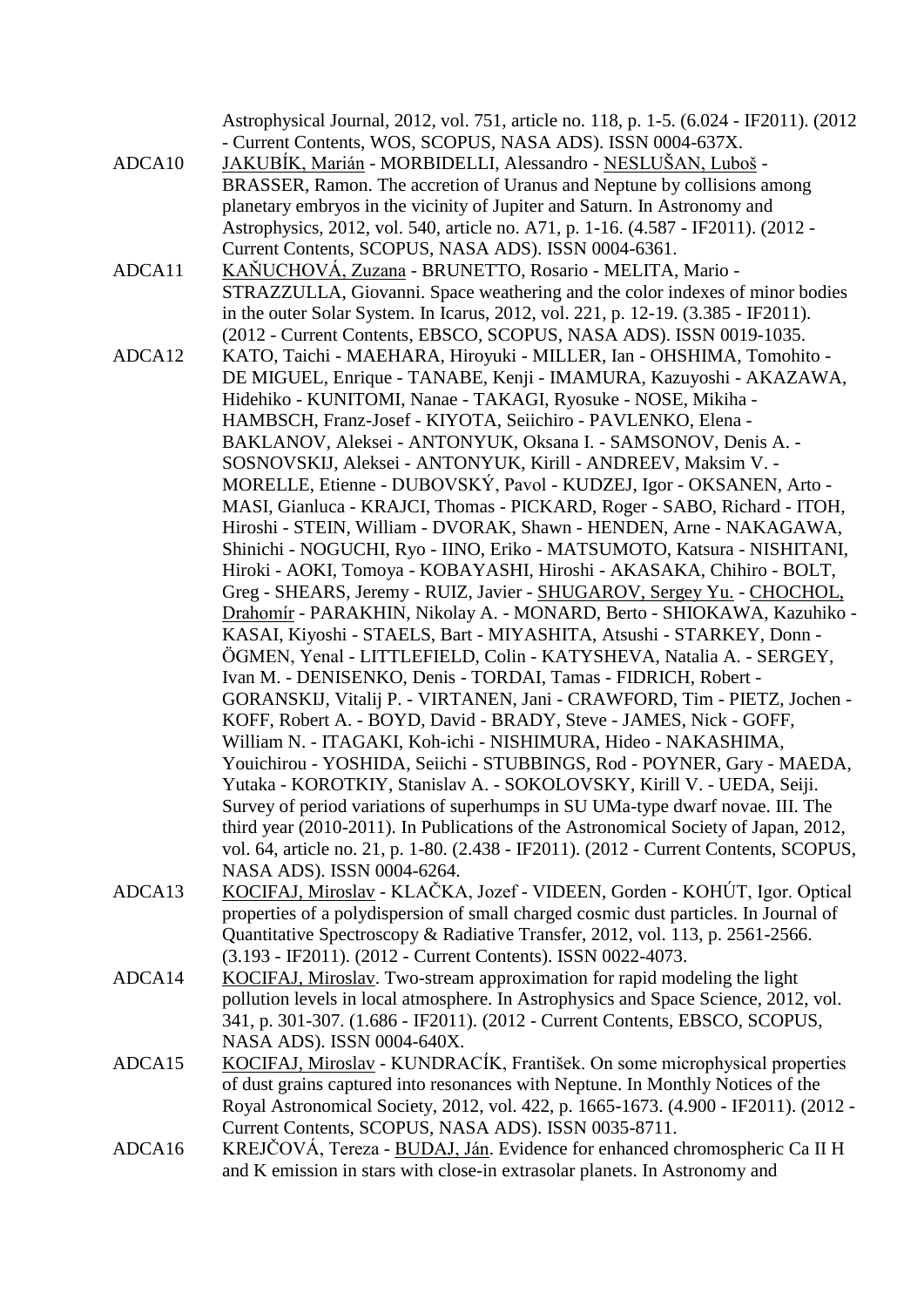Astrophysics, 2012, vol. 540, article no. A82, p. 1-9. (4.587 - IF2011). (2012 - Current Contents, SCOPUS, NASA ADS). ISSN 0004-6361. ADCA17 KRTIČKA, Jiří - MIKULÁŠEK, Zdeněk - LÜFTINGER, Theresa - SHULYAK, Denis - ZVERKO, Juraj - ŽIŽŇOVSKÝ, Jozef - SOKOLOV, Nikolay A. Modelling of the ultraviolet and visual SED variability in the hot magnetic Ap star CU Virginis. In Astronomy and Astrophysics, 2012, vol. 537, article no. A14, p. 1-14. (4.587 - IF2011). (2012 - Current Contents, SCOPUS, NASA ADS). ISSN 0004-6361. ADCA18 PLANAT, Michel - SANIGA, Metod. Five-qubit contextuality, noise-like distribution of distances between maximal bases and finite geometry. In Physics Letters A. General Atomic and Solid State Physics, 2012, vol. 376, p. 3485-3490. (1.632 - IF2011). (2012 - Current Contents). ISSN 0375-9601. ADCA19 PORUBČAN, Vladimír - BUČEK, Marek - CEVOLANI, Giordano - ZIGO, Pavel. Variation of meteor heights and solar-cycle activity. In Publications of the Astronomical Society of Japan, 2012, vol. 64, article no. 86, p. 1-5. (2.438 - IF2011). (2012 - Current Contents, SCOPUS, NASA ADS). ISSN 0004-6264. ADCA20 PRAVEC, Petr - SCHEIRICH, Petr - VOKROUHLICKÝ, David - HARRIS, Alan W. - KUŠNIRÁK, Peter - HORNOCH, Kamil - PRAY, Donald P. - HIGGINS, David - GALÁD, Adrián - VILÁGI, Jozef - GAJDOŠ, Štefan - KORNOŠ, Leoš - OEY, Julian - HUSÁRIK, Marek - COONEY, Walter R. - GROSS, John - TERREL, Dirk - DURKEE, Russ - POLLOCK, Joseph - REICHART, Daniel - IVARSEN, Kevin - HAISLIP, Josh - LA CLUYZE, Aaron - KRUGLY, Yurij N. - GAFTONYUK, Ninel - STEPHENS, Robert D. - DYVIG, Ron - REDDY, Vishnu - CHIORNY, Vasilij - VADUVESCU, Ovidiu - LONGA-PEñA, Penélope - TUDORICA, Alexandru - WARNER, Brian D. - MASI, Gianluca - BRINSFIELD, Jim - GONCALVES, Rui - KRZEMINSKI, Zbigniew - GERASHCHENKO, Oleg - SHEVCHENKO, Valeri - MOLOTOV, Igor - MARCHIS, Franck. Binary asteroid population. 2. Anisotropic distribution of orbit poles of small, inner main-belt binaries. In Icarus, 2012, vol. 218, p. 125-143. (3.385 - IF2011). (2012 - Current Contents, EBSCO, SCOPUS, NASA ADS). ISSN 0019-1035. ADCA21 PRIBULLA, Theodor - VAŇKO, Martin - AMMLER-VON EIFF, Matthias - ANDREEV, Maksim V. - ASLANTŰRK, Ali - AWADALLA, Nabil - BALUĎANSKÝ, Daniel - BOZIC, Hrvoje - CATANZARO, Gianni - ÇELIK, Lale - CHRISTOPOULOU, Panagiota-Eleftheria - COVINO, Elvira - CUSANO, Felice - DIMITROV, Dinko - DUBOVSKÝ, Pavol - EIGMUELLER, Philipp - ESMER, Ekrem Murat - FRASCA, Antonio - HAMBÁLEK, Ľubomír - HANNA, Magdy A. - HANSLMEIER, Arnold - KALOMENI, Belinda - KJURKCHIEVA, Diana P. - KRUSHEVSKA, Victoria - KUDZEJ, Igor - KUNDRA, Emil - KUZNYETSOVA, Yuliana - LEE, Jae Woo - LEITZINGER, Martin - MACIEJEWSKI, Gracjan - MOLDOVAN, Dan - MORAIS, Maria Helena Moreira - MUGRAUER, Markus - NEUHÄUSER, Ralph - NIEDZIELSKI, Andrzej - ODERT, Petra - OHLERT, Johannes - ŐZAVCI, Ibrahim - PAPAGEORGIOU, Andreas - PARIMUCHA, Štefan - PODDANÝ, Stanislav - POP, Alexandru - RAETZ, Manfred - RAETZ, Stefanie - ROMANYUK, Yaroslav - RUŽDJAK, Domagoj - SCHULZ, Juergen -ŞENAVCI, Hakan Volkan - SRDOC, Gregor - SZALAI, Tamas - SZÉKELY, Peter - SUDAR, Davor - TEZCAN, Cihan Turul - TÖRÜN, Mehmet Erta - TURCU, Vlad - VINCE, Oliver - ZEJDA, Miloš. The dwarf project: Eclipsing binaries - precise clocks to discover exoplanets. In Astronomische Nachrichten, 2012, vol. 333, no. 8, p. 754-766. (1.012 - IF2011). (2012 - Current Contents, SCOPUS, NASA ADS). ISSN 0004-6337. ADCA22 SANIGA, Metod - PLANAT, Michel - PRACNA, Petr - LÉVAY, Péter. 'Magic'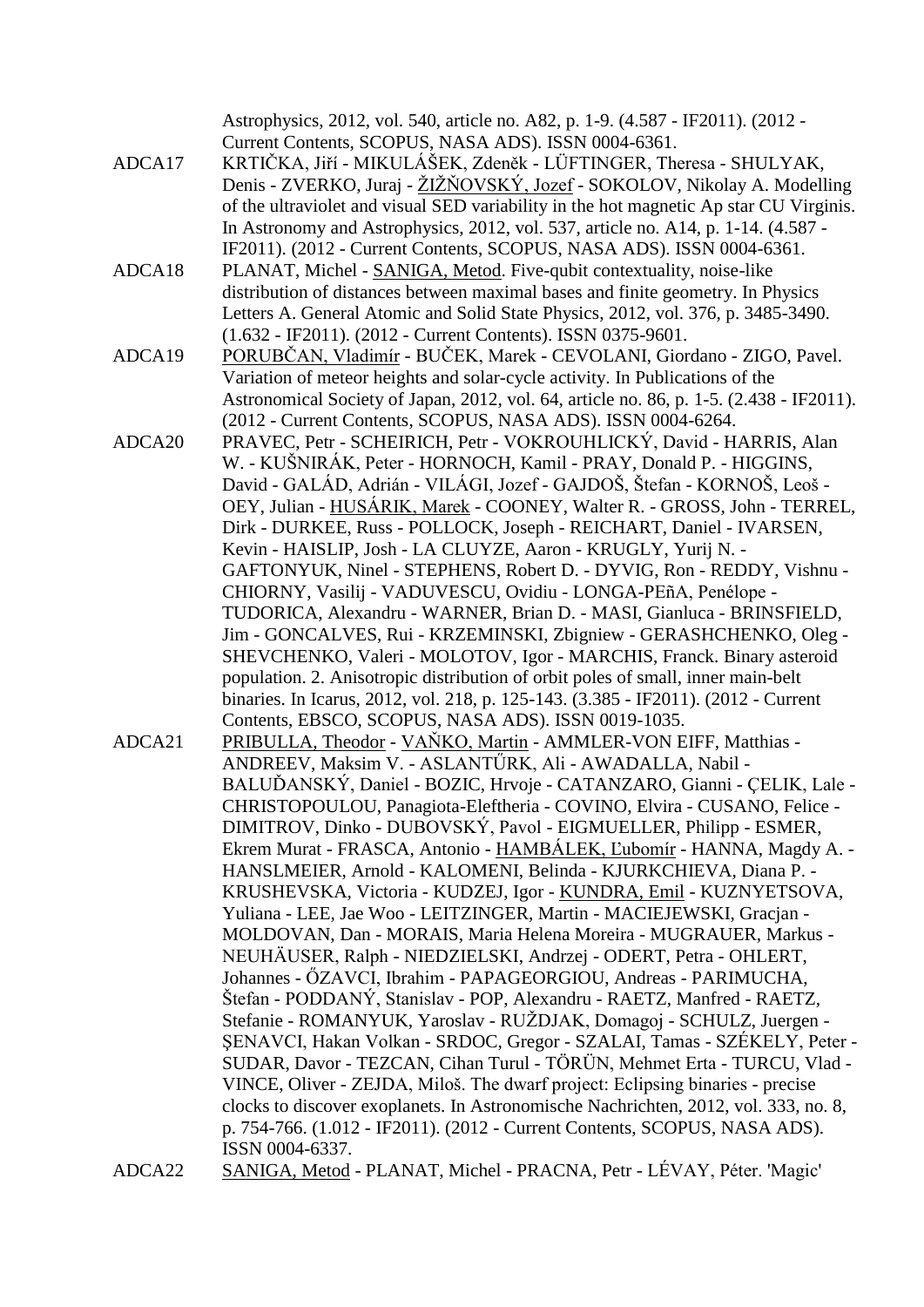|        | configurations of three-qubit observables and geometric hyperplanes of the smallest<br>Split Cayley Hexagon. In Symmetry, Integrability and Geometry: Methods and<br>Applications, 2012, vol. 8, article no. 083, p. 1-9. (1.071 - IF2011). (2012 - Current<br>Contents, SCOPUS). ISSN 1815-0659. Dostupné na internete:<br><www.emis.de journals="" sigma="">.</www.emis.de>        |
|--------|--------------------------------------------------------------------------------------------------------------------------------------------------------------------------------------------------------------------------------------------------------------------------------------------------------------------------------------------------------------------------------------|
| ADCA23 | SANIGA, Metod. Finite projective spaces, geometric spreads of lines and multi-<br>qubits. In International Journal of Modern Physics B, 2012, vol. 26, no. 27, article<br>no. 1243013, p. 1-3. (0.324 - IF2011). (2012 - Current Contents, WOS, SCOPUS).<br>ISSN 0217-9792.                                                                                                          |
| ADCA24 | SANIGA, Metod - PLANAT, Michel. Finite geometry behind the Harvey-<br>Chryssanthacopoulos for-qubit magic rectangle. In Quantum Information and<br>Computation, 2012, vol. 11, no. 11-12, p. 1011-1016. (1.659 - IF2011). (2012 -<br>Current Contents). ISSN 1533-7146.                                                                                                              |
| ADCA25 | SANIGA, Metod - LÉVAY, Péter - PRACNA, Petr. Charting the real four-qubit<br>Pauli group via ovoids of a hyperbolic quadric of $PG(7,2)$ . In Journal of Physics A:<br>Mathematical and Theoretical, 2012, vol. 45, article no. 295304, p. 1-16. (1.564 -<br>IF2011). (2012 - Current Contents, WOS, SCOPUS). ISSN 1751-8113.                                                        |
| ADCA26 | SANIGA, Metod - LÉVAY, Péter. Mermin's pentagram as an ovoid of PG(3,2). In<br>EPL - Europhysics Letters, 2012, vol. 97, article no. 50006, p. 1-3. (2.171 - IF2011).<br>(2012 - Current Contents, SCOPUS). ISSN 0295-5075.                                                                                                                                                          |
| ADCA27 | <u>SEKERÁŠ, Matej</u> - SKOPAL, Augustín. Electron optical depths and temperatures of<br>symbiotic nebulae from Thomson scattering. In Monthly Notices of the Royal<br>Astronomical Society, 2012, vol. 427, p. 979-987. (4.900 - IF2011). (2012 - Current                                                                                                                           |
| ADCA28 | Contents, SCOPUS, NASA ADS). ISSN 0035-8711.<br>SEKERÁŠ, Matej - SKOPAL, Augustín. Contribution of the electron scattering<br>process to the broad H_alpha wings. In Baltic Astronomy : an international journal,<br>2012, vol. 21, p. 196-199. (0.444 - IF2011). (2012 - Current Contents, SCOPUS,<br>NASA ADS). ISSN 1392-0049.                                                    |
| ADCA29 | SHUGAROV, Sergey Yu. - CHOCHOL, Drahomír - KOLOTILOV, Eugene.<br>Symbiotic nova PU Vul - 33 years of observations. In Baltic Astronomy : an<br>international journal, 2012, vol. 21, p. 150-156. (0.444 - IF2011). (2012 - Current<br>Contents, SCOPUS, NASA ADS). ISSN 1392-0049.                                                                                                   |
| ADCA30 | SHUGAROV, Sergey Yu. - KOLOTILOV, Eugene - KOMISSAROVA, Galina -<br>SKOPAL, Augustín - ZEMKO, Polina. Photometric activity of the symbiotic star<br>CH Cyg during 2008-2011. In Baltic Astronomy: an international journal, 2012, vol.<br>21, p. 184-187. (0.444 - IF2011). (2012 - Current Contents, SCOPUS, NASA ADS).<br>ISSN 1392-0049.                                          |
| ADCA31 | SCHWARTZ, Pavol - SCHMIEDER, Brigitte - HEINZEL, Petr - KOTRČ, Pavel.<br>Study of an extended EUV filament using SOHO/SUMMER observations of the<br>hydrogen Lyman lines : II. Lyman alpha line observed during a multi-wavelength<br>campaign. In Solar Physics, 2012, vol. 281, p. 707-728. (2.776 - IF2011). (2012 -<br>Current Contents, WOS, SCOPUS, NASA ADS). ISSN 0038-0938. |
| ADCA32 | SKOPAL, Augustín - SHAGATOVA, Natalia. Measuring the orbital inclination of Z<br>Andromedae from Rayleigh scattering. In Astronomy and Astrophysics, 2012, vol.<br>547, article no. A45, p. 1-6. (4.587 - IF2011). (2012 - Current Contents, SCOPUS,<br>NASA ADS). ISSN 0004-6361.                                                                                                   |
| ADCA33 | SKOPAL, Augustín. Multiwavelength sed as a tool in understanding outbursts of<br>symbiotic binaries. In Baltic Astronomy: an international journal, 2012, vol. 21, p.<br>97-104. (0.444 - IF2011). (2012 - Current Contents, SCOPUS, NASA ADS). ISSN<br>1392-0049.                                                                                                                   |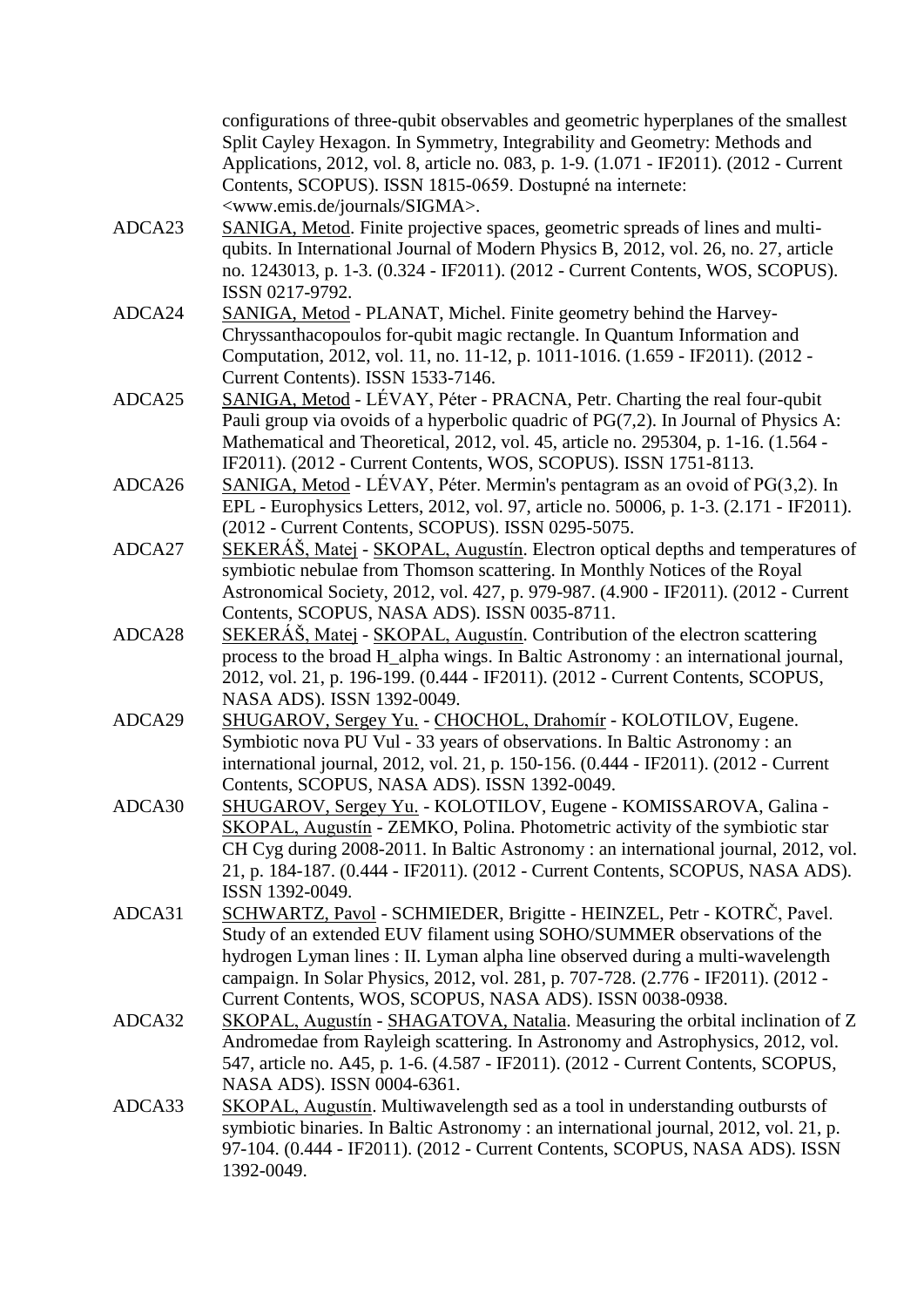| ADCA34 | <u> SKOPAL, Augustín - SHUGAROV, Sergey Yu. - VAŇKO, Martin</u> - DUBOVSKÝ,          |
|--------|--------------------------------------------------------------------------------------|
|        | Pavol - PENEVA, Stoyanka Petrova - SEMKOV, Evgeni - WOLF, Marek. Recent              |
|        | photometry of symbiotic stars. In Astronomische Nachrichten, 2012, vol. 333, no. 3,  |
|        | p. 242-255. (1.012 - IF2011). (2012 - Current Contents, SCOPUS, NASA ADS).           |
|        | ISSN 0004-6337.                                                                      |
| ADCA35 | STATEVA, Ivanka - ILIEV, Ilian Kh. - BUDAJ, Ján. Abundance analysis of Am            |
|        | binaries and search for tidally driven abundance anomalies - III. HD 116657, HD      |
|        | 138213, HD 155375, HD 159560, HD 196544 and HD 204188. In Monthly Notices            |
|        | of the Royal Astronomical Society, 2012, vol. 420, p. 1207-1216. (4.900 - IF2011).   |
|        | (2012 - Current Contents, SCOPUS, NASA ADS). ISSN 0035-8711.                         |
| ADCA36 | TARASOVA, Taissiia Natasha - SKOPAL, Augustín. Formation of the disk                 |
|        | structure and jets in the symbiotic system Z And during periods of activity in 2006- |
|        | 2010. In Astronomy Reports, 2012, vol. 56, no.3, p.218-240. (0.725 - IF2011). (2012) |
|        | - Current Contents, EBSCO, SCOPUS, NASA ADS). ISSN 1063-7729.                        |
| ADCA37 | TOMKO, Dušan - NESLUŠAN, Luboš. Search for new parent bodies of meteoroid            |
|        | streams among comets. I. Showers of comets 126P/1996 P1 and 161P/2004 V2 with        |
|        | radiants on Southern sky. In Earth, Moon, and Planets, 2012, vol. 108, p. 123-138.   |
|        | (0.667 - IF2011). (2012 - Current Contents, SCOPUS, NASA ADS). ISSN 0167-            |
|        | 9295.                                                                                |
| ADCA38 | TREPL, Ludwig - HAMBARYAN, Valeri V. - PRIBULLA, Theodor - TETZLAFF,                 |
|        | Nina - CHINI, Rolf - NEUHÄUSER, Ralph - POPOV, S.B. - STAHL, Otmar -                 |
|        | WALTER, Fred M. - HOHLE, Markus M. Is there a compact companion orbiting             |
|        | the late O-type binary star HD 164816? In Monthly Notices of the Royal               |
|        | Astronomical Society, 2012, vol. 427, p. 1014-1023. (4.900 - IF2011). (2012 -        |
|        | Current Contents, SCOPUS, NASA ADS). ISSN 0035-8711.                                 |

## **ADEB Scientific papers in other foreign journals**

| ADEB01 | BARATTA, Giuseppe Antonio - FULVIO, Daniele - GAROZZO, Mario -                       |
|--------|--------------------------------------------------------------------------------------|
|        | KAŇUCHOVÁ, Zuzana - PALUMBO, Maria Elisabetta - SPINELLA, Franco -                   |
|        | STRAZZULLA, Giovanni. Sulfur and carbon bearing molecules on the Galilean            |
|        | moons. In Memorie della Societa Astronomica Italiana Supplementi, 2012, vol. 20,     |
|        | p. 94-98. (2012 - NASA ADS). ISSN 1824-0178.                                         |
| ADEB02 | CEVOLANI, Giordano - GRASSI, Giorgo - BORTOLOTTI, Giuseppe - BRUCO,                  |
|        | Riccardo - MARTI, Marco - PUPILLO, Giuseppe - TEPORE, Marco -                        |
|        | TRIVELLONE, Giuliano - VISI, Luigi - PORUBČAN, Vladimír. Forward scatter             |
|        | radio observations of atmospheric space debris and meteoroids during 2009-2010. In   |
|        | Memorie della societa astronomica italiana supplementi, 2012, vol. 20, p. 8-14.      |
|        | (2012 - NASA ADS). ISSN 1824-0178.                                                   |
| ADEB03 | HUSÁRIK, Marek - SVOREŇ, Ján - VAŠKOVÁ, Radka. Period of asteroid 696                |
|        | Leonora Revised. In Minor Planet Bulletin, 2012, vol. 39, no. 3, p. 100-101. (2012 - |
|        | NASA ADS). Dostupné na internete: <http: td="" www.minorplanet<=""></http:>          |
|        | observer.com/mpb/default.htm>.                                                       |
| ADEB04 | CHOCHOL, Drahomír - SHUGAROV, Sergey Yu. - PRIBULLA, Theodor -                       |
|        | VOLKOV, Igor. Post-outburst photometry of the classical nova V2468 Cygni. In         |
|        | Memorie della Societa Astronomica Italiana, 2012, vol. 83, p. 767-771. (2012 -       |
|        | NASA ADS). ISSN 0037-8720.                                                           |
| ADEB05 | KATYSHEVA, Natalia A. - SHUGAROV, Sergey Yu The observations of deeply               |
|        | eclipsing polars FL Ceti and CSS 081231: 071126+440405. In Memorie della             |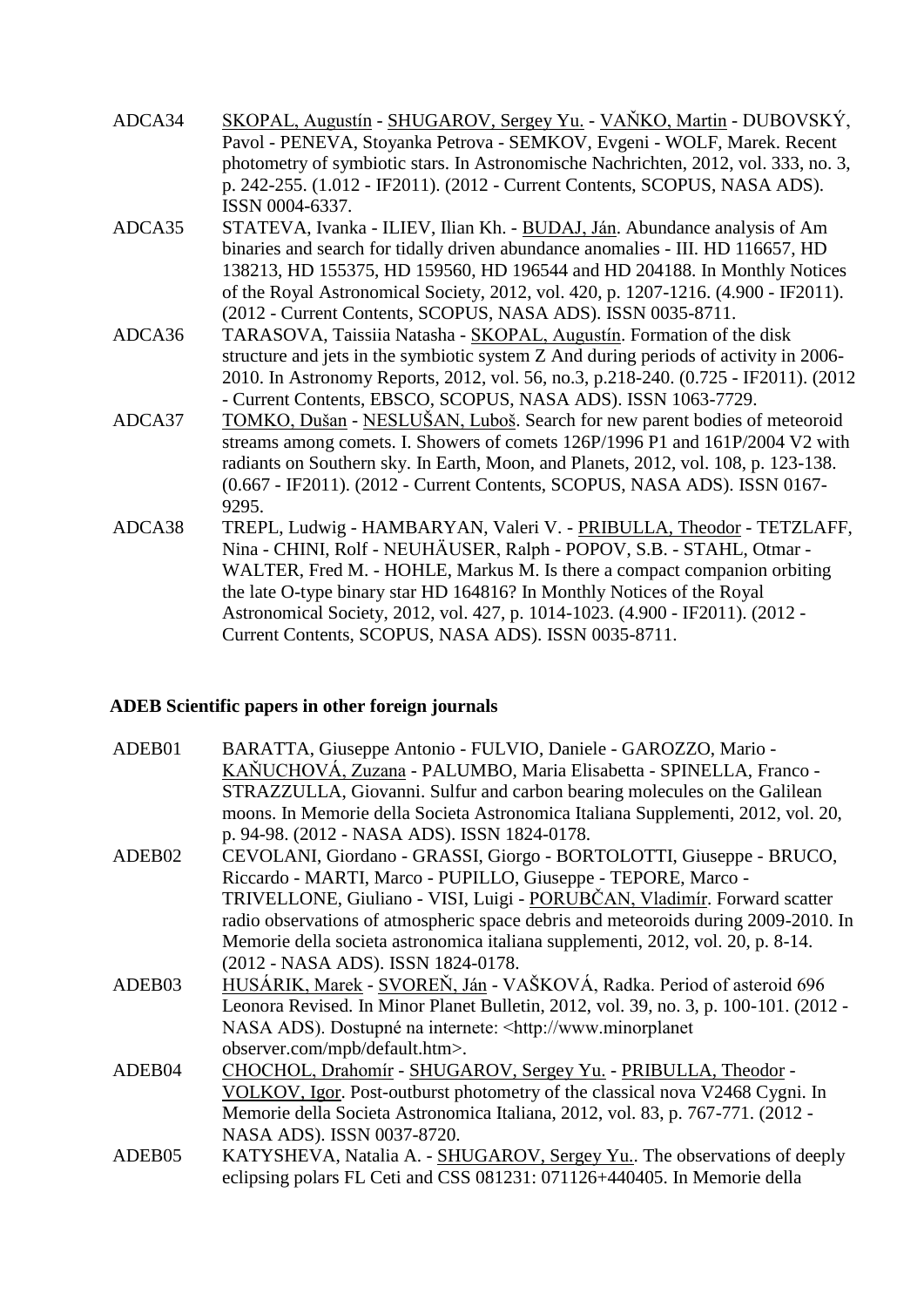|        | Societa Astronomica Italiana, 2012, vol. 83, p. 670-674. (2012 - NASA ADS). ISSN<br>0037-8720. |
|--------|------------------------------------------------------------------------------------------------|
| ADEB06 | PAVLENKO, Elena - MALANUSHENKO, Viktor - TOVMASSIAN, Gagik -                                   |
|        | ZHARIKOV, Sergey - KATO, Taichi - KATYSHEVA, Natalia A. - ANDREEV,                             |
|        | Maksim V. - BAKLANOV, Aleksei - ANTONYUK, Kirill - PIT, Nikolai -                              |
|        | SOSNOVSKIJ, Aleksei - SHUGAROV, Sergey Yu. SDSS J080434.20+510349.2:                           |
|        | cataclysmic variable withnessing the instability strip? In Memorie della Societa               |
|        | Astronomica Italiana, 2012, vol. 83, p. 520-524. (2012 - NASA ADS). ISSN 0037-                 |
|        | 8720.                                                                                          |
| ADEB07 | TSVETKOV, Dmitry Yu. - VOLKOV, Igor - SOROKINA, Elena I. - BLINNIKOV,                          |
|        | Sergej I. - PAVLYUK, Nikolaj N. - BORISOV, Genadij V. Photometric                              |
|        | observations and preliminary modeling of type IIB supernova 2011dh. In                         |
|        | Peremennye Zvezdy, 2012, vol. 32, no. 6, p. 1-14. (2012 - NASA ADS). ISSN 0373-                |
|        | 7683.                                                                                          |
| ADEB08 | VIRNINA, Natalia A. - KOCIÁN, Radek - HAMBÁLEK, Ľubomír - DUBOVSKÝ,                            |
|        | Pavol - ANDRONOV, Ivan L. - KUDZEJ, Igor. Photometric study of two recently                    |
|        | discovered variable stars in the field of BS Cas. In Open European Journal on                  |
|        | Variable Stars, January 2012, vol. 146, p. 1-15. (2012 - NASA ADS). Názov                      |
|        | prebraný z titulnej obrazovky. Dostupné na internete: <http: oejv="" var.astro.cz="">.</http:> |
| ADEB09 | VOLKOV, Igor. Photometric behaviour of V1343 Aquilae (SS 433) IN 2011. In                      |
|        | Information Bulletin on Variable Stars, 2012, no. 6022, p. 1-5. (2012 - NASA ADS).             |
|        | ISSN 0374-0676.                                                                                |
| ADEB10 | WARNER, Brian D. - HARRIS, Alan W. - PRAVEC, Petr - KUŠNIRÁK, Peter -                          |
|        | HORNOCH, Kamil - STEPHENS, Robert D. - PRAY, Donald P. - HUSÁRIK,                              |
|        | Marek - POLLOCK, Joseph - REICHART, Daniel - REICHART, Daniel -                                |
|        | IVARSEN, Kevin - NYSEWANDER, Melissa C. - LA CLUYZE, Aaron. Lightcurve                         |
|        | for 7758: a possible binary? In Minor Planet Bulletin, 2012, vol. 39, p. 232-233.              |
|        | (2012 - NASA ADS). Dostupné na internete:                                                      |
|        | <http: default.htm="" mpb="" www.minorplanetobserver.com="">.</http:>                          |

#### **ADNA Scientific papers in domestic impact journals registered in the Web of Science or Scopus Core Collection**

| ADFA01 | BĚLÍK, Marcel - RUŠIN, Vojtech - SANIGA, Metod - BARCZYNSKI, Krzysztof.              |
|--------|--------------------------------------------------------------------------------------|
|        | Dynamics of polar plumes observed during the total solar eclipse of August 1, 2008.  |
|        | In Contributions of the Astronomical Observatory Skalnaté Pleso, 2012, vol. 42, p.   |
|        | 125-134. (0.152 - IF2011). (2012 - WOS, SCOPUS, NASA ADS). ISSN 1335-1842.           |
| ADFA02 | BUČEK, Marek - PORUBČAN, Vladimír - ZIGO, Pavol. Solar activity and Perseid          |
|        | meteor heights. In Contributions of the Astronomical Observatory Skalnaté Pleso,     |
|        | 2012, vol. 42, p. 22-32. (0.152 - IF2011). (2012 - WOS, SCOPUS, NASA ADS).           |
|        | ISSN 1335-1842.                                                                      |
| ADFA03 | HUSÁRIK, Marek. Astrometry of minor planets made at the Skalnaté Pleso               |
|        | Observatory in the year 2010. In Contributions of the Astronomical Observatory       |
|        | Skalnaté Pleso, 2012, vol. 42, p. 95-102. (0.152 - IF2011). (2012 - WOS, SCOPUS,     |
|        | NASA ADS). ISSN 1335-1842.                                                           |
| ADFA04 | HUSÁRIK, Marek. Relative photometry of the possible main-belt comet (596)            |
|        | Scheila after an outburst. In Contributions of the Astronomical Observatory Skalnaté |
|        | Pleso, 2012, vol. 42, p. 15-21. (0.152 - IF2011). (2012 - WOS, SCOPUS, NASA          |
|        | ADS). ISSN 1335-1842.                                                                |
| ADFA05 | HUSÁRIK, Marek. Astrometry of minor planets made at the Skalnaté Pleso               |
|        | Observatory in the year 2011. In Contributions of the Astronomical Observatory       |
|        |                                                                                      |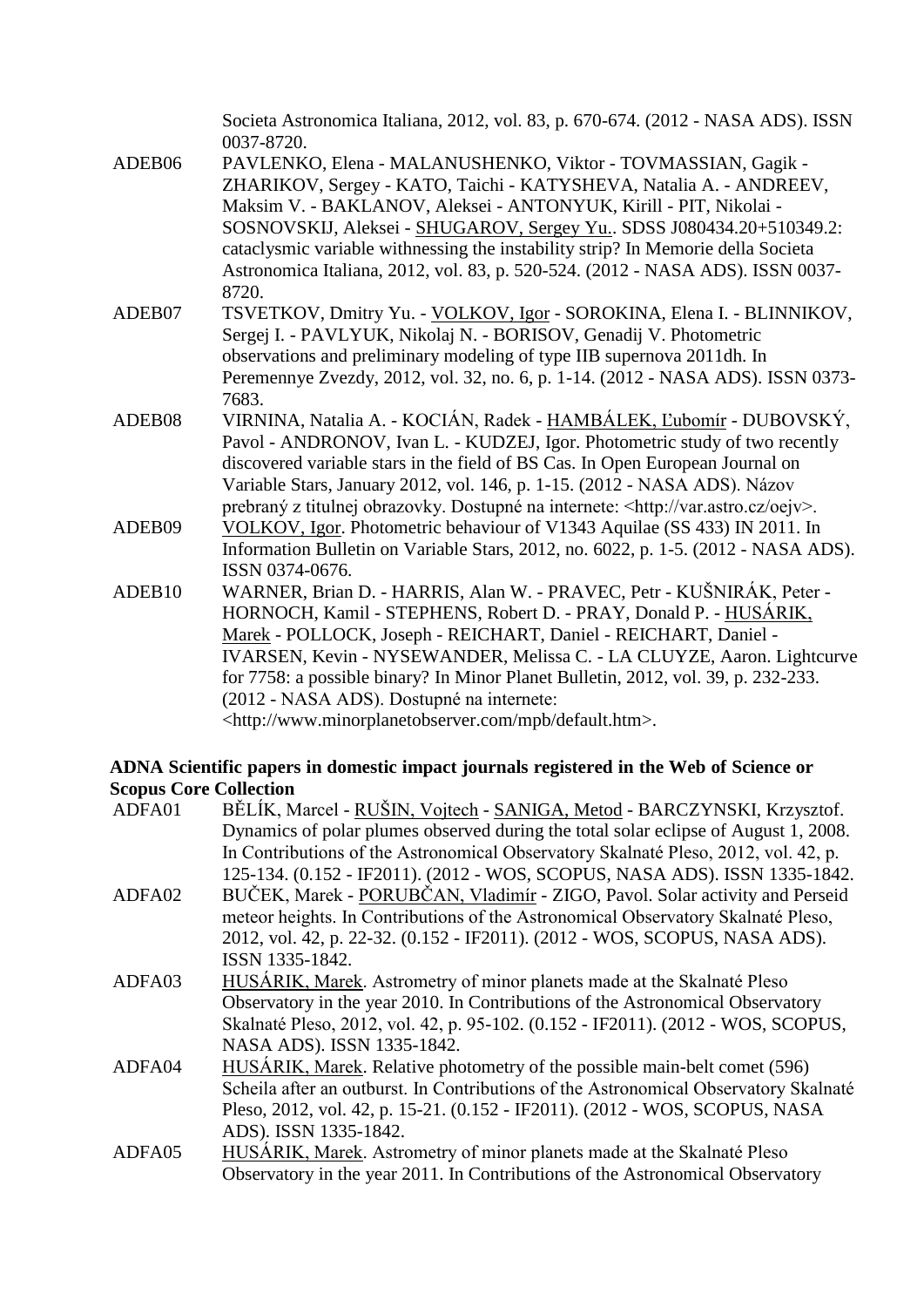|        | Skalnaté Pleso, 2012, vol. 42, p. 5-14. (0.152 - IF2011). (2012 - WOS, SCOPUS,<br>NASA ADS). ISSN 1335-1842. |
|--------|--------------------------------------------------------------------------------------------------------------|
| ADFA06 | CHOCHOL, Drahomír - KATYSHEVA, Natalia A. - SHUGAROV, Sergey Yu. -                                           |
|        | ZEMKO, P.O. - ANDREEV, Maksim V. Photometric investigation of the dwarf                                      |
|        | nova Pegasi 2010 - a new WZ Sge-type object. In Contributions of the Astronomical                            |
|        | Observatory Skalnaté Pleso, 2012, vol. 42, p. 39-79. (0.152 - IF2011). (2012 - WOS,                          |
|        | SCOPUS, NASA ADS). ISSN 1335-1842.                                                                           |
| ADFA07 | KAŇUCHOVÁ, Zuzana - SVOREŇ, Ján. Northern Taurids in the IAU MDC                                             |
|        | Database. In Contributions of the Astronomical Observatory Skalnaté Pleso, 2012,                             |
|        | vol. 42, p. 115-124. (0.152 - IF2011). (2012 - WOS, SCOPUS, NASA ADS). ISSN                                  |
|        | 1335-1842.                                                                                                   |
| ADFA08 | NESLUŠAN, Luboš - PORUBČAN, Vladimír - SVOREŇ, Ján - SCHUNOVÁ, Eva.                                          |
|        | New 211 photographic meteor orbits in the IAU MDC. In Contributions of the                                   |
|        | Astronomical Observatory Skalnaté Pleso, 2012, vol. 42, p. 85-94. (0.152 - IF2011).                          |
|        | (2012 - WOS, SCOPUS, NASA ADS). ISSN 1335-1842.                                                              |
| ADFA09 | <u> SCHWARTZ, Pavol</u> - RYBÁK, Ján - KUČERA, Aleš - KOZÁK, Matúš -                                         |
|        | AMBRÓZ, Jaroslav - GÖMÖRY, Peter. A quiescent prominence observed in the                                     |
|        | H_alpha line by the COMP-S instrument at the Lomnický Peak Observatory. In                                   |
|        | Contributions of the Astronomical Observatory Skalnaté Pleso, 2012, vol. 42, p.                              |
|        | 135-146. (0.152 - IF2011). (2012 - WOS, SCOPUS, NASA ADS). ISSN 1335-1842.                                   |
| ADFA10 | SVOREŇ, Ján. Astrometry of comets made at the Skalnaté Pleso Observatory in the                              |
|        | year 2001. In Contributions of the Astronomical Observatory Skalnaté Pleso, 2012,                            |
|        | vol. 42, p. 103-114. (0.152 - IF2011). (2012 - WOS, SCOPUS, NASA ADS). ISSN                                  |
|        | 1335-1842.                                                                                                   |
| ADFA11 | SVOREŇ, Ján. Astrometry of comets made at the Skalnaté Pleso Observaotry in                                  |
|        | 2000. In Contributions of the Astronomical Observatory Skalnaté Pleso, 2012, vol.                            |
|        | 42, p. 33-38. (0.152 - IF2011). (2012 - WOS, SCOPUS, NASA ADS). ISSN 1335-                                   |
|        | 1842.                                                                                                        |

## **AFC Published contributions to international scientific conferences**

| AEC01             | AMMLER-VON EIFF, Matthias - VAŇKO, Martin - PRIBULLA, Theodor -<br>COVINO, Elvira - NEUHÄUSER, Ralph - JOERGENS, V. Multiwavelength |
|-------------------|-------------------------------------------------------------------------------------------------------------------------------------|
|                   | photometry of the young intermediate mass eclipsing binary TY CrA. In From                                                          |
|                   | Interacting Binaries to Exoplanets: Essential Modeling Tools: IAU Symposium                                                         |
|                   | Proceedings Vol. 282. Edited by Mercedes T. Richards and Ivan Hubeny. -                                                             |
|                   | Cambridge: Cambridge University Press, 2012, p. 59-60. ISBN 9781107019829.                                                          |
| AEC <sub>02</sub> | BUDAJ, Ján. Synthetic spectra and light curves of interacting binaries and                                                          |
|                   | exoplanets with circumstellar material: SHELLSPEC. In From Interacting Binaries                                                     |
|                   | to Exoplanets: Essential Modeling Tools: IAU Symposium Proceedings Vol. 282.                                                        |
|                   | Edited by Mercedes T. Richards and Ivan Hubeny. - Cambridge : Cambridge                                                             |
|                   | University Press, 2012, p. 293-298. ISBN 9781107019829.                                                                             |
| AEC03             | BUDAJ, Ján - BURROWS, Adam - HUBENY, Ivan. Day-night side cooling of a                                                              |
|                   | strongly irradiated giant planet. In From Interacting Binaries to Exoplanets: Essential                                             |
|                   | Modeling Tools: IAU Symposium Proceedings Vol. 282. Edited by Mercedes T.                                                           |
|                   | Richards and Ivan Hubeny. - Cambridge: Cambridge University Press, 2012, p. 486-                                                    |
|                   | 489. ISBN 9781107019829.                                                                                                            |
| AEC04             | CARIKOVÁ, Zuzana - SKOPAL, Augustín. Creation of neutral disk-like zone                                                             |
|                   | around the active hot star in symbiotic binaries. In From Interacting Binaries to                                                   |
|                   | Exoplanets: Essential Modeling Tools: IAU Symposium Proceedings Vol. 282.                                                           |
|                   |                                                                                                                                     |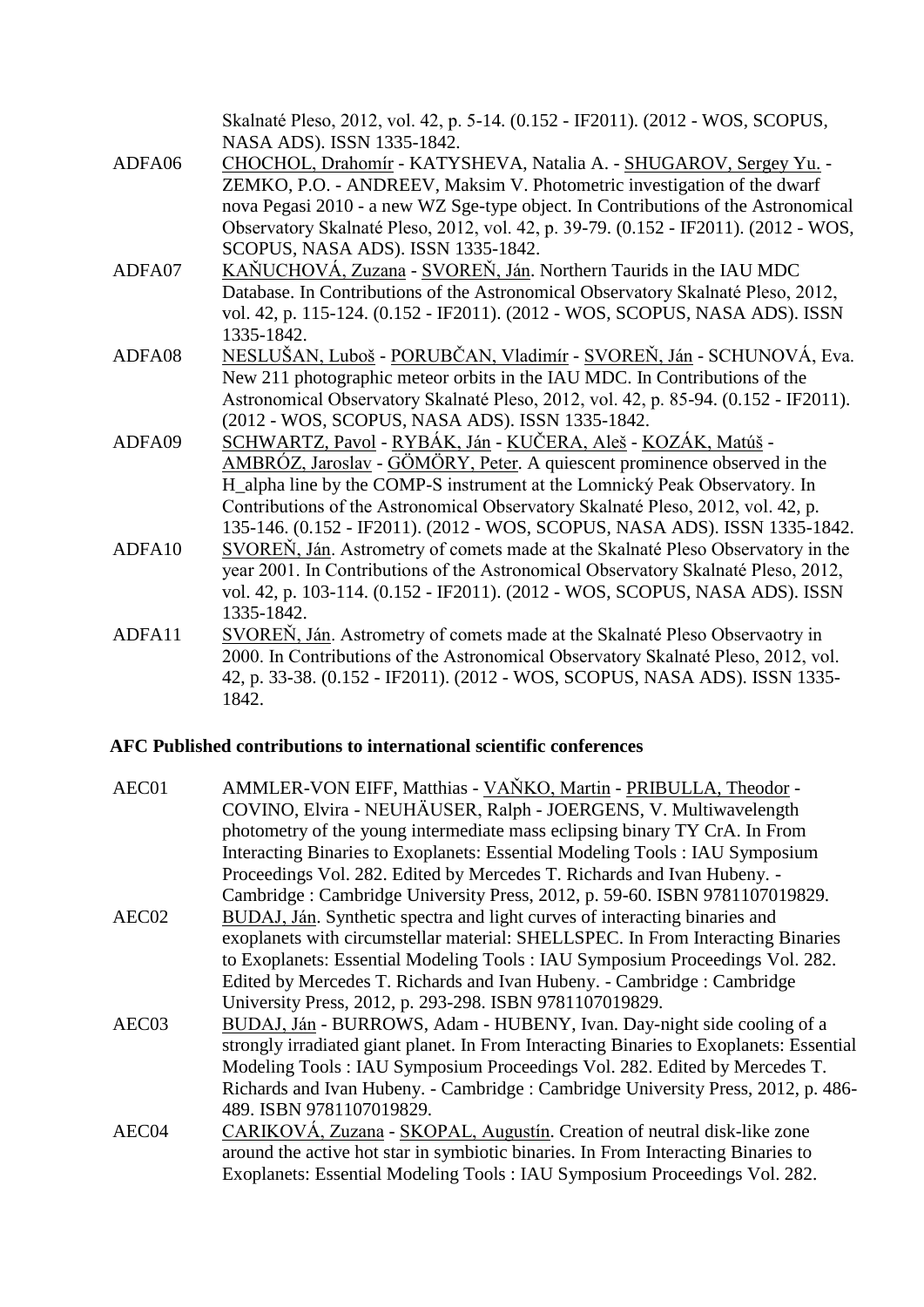|                   | Edited by Mercedes T. Richards and Ivan Hubeny. - Cambridge : Cambridge                                                                                            |
|-------------------|--------------------------------------------------------------------------------------------------------------------------------------------------------------------|
|                   | University Press, 2012, p. 265-266. ISBN 9781107019829.                                                                                                            |
| AEC05             | GÁLIS, Rudolf - HRIC, Ladislav - KUNDRA, Emil. Hard X-ray and optical activity                                                                                     |
|                   | of intermediate polars. In From Interacting Binaries to Exoplanets: Essential                                                                                      |
|                   | Modeling Tools: IAU Symposium Proceedings Vol. 282. Edited by Mercedes T.                                                                                          |
|                   | Richards and Ivan Hubeny. - Cambridge: Cambridge University Press, 2012, p. 87-                                                                                    |
|                   | 88. ISBN 9781107019829.                                                                                                                                            |
| AEC06             | HRIC, Ladislav - KUNDRA, Emil. Pre-cataclysmic system V471 Tau with                                                                                                |
|                   | confirmed brown dwarf and suspected extrasolar planet. In From Interacting Binaries                                                                                |
|                   | to Exoplanets: Essential Modeling Tools: IAU Symposium Proceedings Vol. 282.                                                                                       |
|                   | Edited by Mercedes T. Richards and Ivan Hubeny. - Cambridge : Cambridge                                                                                            |
|                   | University Press, 2012, p. 121-122. ISBN 9781107019829.                                                                                                            |
| AEC07             | KERVELLA, Pierre - MÉRAND, Antoine - PRIBULLA, Theodor. Interferometry,                                                                                            |
|                   | spectroscopy and astrometry of the bright eclipsing system Delta Velorum. In                                                                                       |
|                   | Proceedings of the workshop "Orbital couples: Pas de deux in the solar system and                                                                                  |
|                   | the Milky way". Edited by F. Arenou and D. Hestroffer. - Paris: Observatoire de                                                                                    |
| AEC <sub>08</sub> | Paris, 2012, p. 103-107. ISBN 2-910015-64-5.<br>KREJČOVÁ, Tereza - BUDAJ, Ján - KOZA, Július. Search for the star-planet                                           |
|                   | interaction. In From Interacting Binaries to Exoplanets: Essential Modeling Tools:                                                                                 |
|                   | IAU Symposium Proceedings Vol. 282. Edited by Mercedes T. Richards and Ivan                                                                                        |
|                   | Hubeny. - Cambridge: Cambridge University Press, 2012, p. 125-126. ISBN                                                                                            |
|                   | 9781107019829.                                                                                                                                                     |
| AEC09             | NEDOROŠČIK, Jozef - VAŇKO, Martin - PARIMUCHA, Štefan. Statistical                                                                                                 |
|                   | investigation of physical and geometrical parameters in close binaries using the                                                                                   |
|                   | ASAS database. In From Interacting Binaries to Exoplanets: Essential Modeling                                                                                      |
|                   | Tools: IAU Symposium Proceedings Vol. 282. Edited by Mercedes T. Richards and                                                                                      |
|                   | Ivan Hubeny. - Cambridge : Cambridge University Press, 2012, p. 73-74. ISBN                                                                                        |
|                   | 9781107019829.                                                                                                                                                     |
| AEC10             | PARIMUCHA, Štefan - VAŇKO, Martin - MIKLOŠ, Peter. SPHOTOM - package                                                                                               |
|                   | for an automatic multicolour photometry. In From Interacting Binaries to                                                                                           |
|                   | Exoplanets: Essential Modeling Tools: IAU Symposium Proceedings Vol. 282.                                                                                          |
|                   | Edited by Mercedes T. Richards and Ivan Hubeny. - Cambridge : Cambridge                                                                                            |
|                   | University Press, 2012, p. 81-82. ISBN 9781107019829                                                                                                               |
| AEC11             | PRIBULLA, Theodor. ROCHE: Analysis of eclipsing binary multi-dataset                                                                                               |
|                   | observables. In From Interacting Binaries to Exoplanets: Essential Modeling Tools :                                                                                |
|                   | IAU Symposium Proceedings Vol. 282. Edited by Mercedes T. Richards and Ivan                                                                                        |
|                   | Hubeny. - Cambridge: Cambridge University Press, 2012, p. 279-282. ISBN                                                                                            |
|                   | 9781107019829.                                                                                                                                                     |
| AEC12             | RICHARDS, Mercedes T. - HUBENY, Ivan - PRIBULLA, Theodor - HRIC,                                                                                                   |
|                   | Ladislav. Preface. In From Interacting Binaries to Exoplanets: Essential Modeling<br>Tools: IAU Symposium Proceedings Vol. 282. Edited by Mercedes T. Richards and |
|                   | Ivan Hubeny. - Cambridge : Cambridge University Press, 2012, p. XVI-XIX. ISBN                                                                                      |
|                   | 9781107019829.                                                                                                                                                     |
| AEC13             | SEKERÁŠ, Matej - SKOPAL, Augustín. The role of electron scattering in probing                                                                                      |
|                   | the wind from the hot star in symbiotic binaries. In From Interacting Binaries to                                                                                  |
|                   | Exoplanets: Essential Modeling Tools: IAU Symposium Proceedings Vol. 282.                                                                                          |
|                   | Edited by Mercedes T. Richards and Ivan Hubeny. - Cambridge : Cambridge                                                                                            |
|                   | University Press, 2012, p. 315-316. ISBN 9781107019829.                                                                                                            |
| AEC14             | <b>SKOPAL, Augustin.</b> Multiwavelength modeling the SED of strongly interacting                                                                                  |
|                   | binaries. In From Interacting Binaries to Exoplanets: Essential Modeling Tools:                                                                                    |